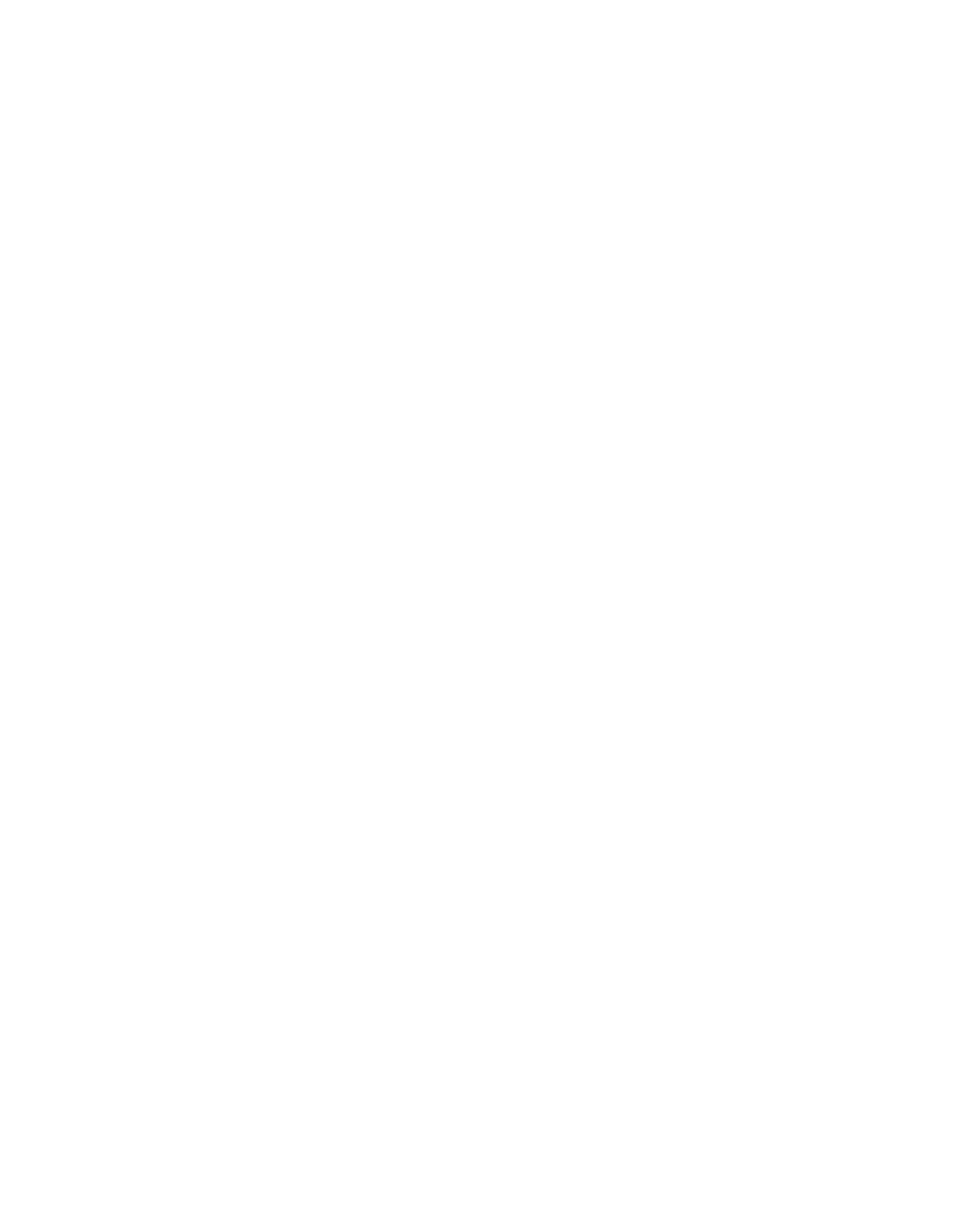# **TABLE OF CONTENTS**

Single Audit and Other Reports –

| Independent Auditor's Report on Internal Control over Financial Reporting<br>and on Compliance and Other Matters Based on an Audit of Financial Statements |  |
|------------------------------------------------------------------------------------------------------------------------------------------------------------|--|
| Independent Auditor's Report on Compliance for Each Major Federal Program<br>and Report on Internal Control over Compliance in Accordance with             |  |
|                                                                                                                                                            |  |
|                                                                                                                                                            |  |
|                                                                                                                                                            |  |
|                                                                                                                                                            |  |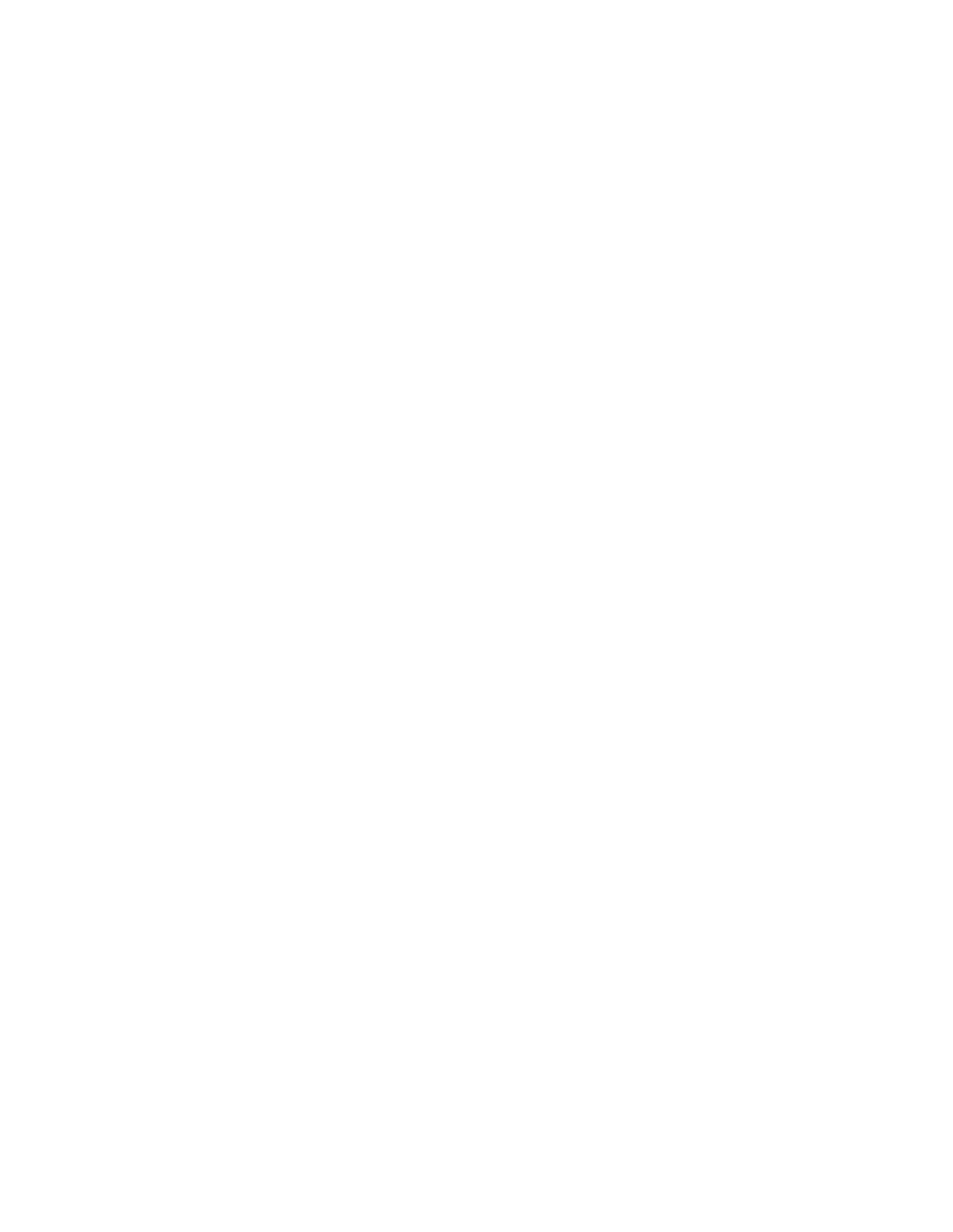

**COMMITTED. EXPERIENCED. TRUSTED**

# **REPORT ON INTERNAL CONTROL OVER FINANCIAL REPORTING AND ON COMPLIANCE AND OTHER MATTERS BASED ON AN AUDIT OF FINANCIAL STATEMENTS PERFORMED IN ACCORDANCE WITH** *GOVERNMENT AUDITING STANDARDS*

*Independent Auditor's Report*

To the Mayor and Members of the City Council Ogden City Corporation

We have audited, in accordance with auditing standards generally accepted in the United States of America and the standards applicable to financial audits contained in *Government Auditing Standards* issued by the Comptroller General of the United States, the financial statements of the governmental activities, the business-type activities, each major fund, and the aggregate remaining fund information of Ogden City Corporation (the City) as of and for the year ended June 30, 2020, and the related notes to the financial statements, which collectively comprise the City's basic financial statements, and have issued our report thereon dated December 28, 2020.

# *Internal Control over Financial Reporting*

In planning and performing our audit of the financial statements, we considered the City's internal control over financial reporting (internal control) to determine the audit procedures that are appropriate in the circumstances for the purpose of expressing our opinions on the financial statements, but not for the purpose of expressing an opinion on the effectiveness of the City's internal control. Accordingly, we do not express an opinion on the effectiveness of the City's internal control.

A *deficiency in internal control* exists when the design or operation of a control does not allow management or employees in the normal course of performing their assigned functions, to prevent, or detect and correct misstatements on a timely basis. A *material weakness* is a deficiency, or a combination of deficiencies, in internal control, such that there is a reasonable possibility that a material misstatement of the City's financial statements will not be prevented or detected and corrected on a timely basis. A *significant deficiency* is a deficiency, or a combination of deficiencies, in internal control that is less severe than a material weakness, yet important enough to merit attention by those charged with governance.

Our consideration of internal control over financial reporting was for the limited purpose described in the first paragraph of this section and was not designed to identify all deficiencies in internal control over financial reporting that might be material weaknesses or significant deficiencies, therefore, material weaknesses or significant deficiencies may exist that were not identified. Given these limitations, during our audit we did not identify any deficiencies in internal control over financial reporting that we consider to be material weaknesses.

#### **CERTIFIED PUBLIC** ACCOUNTANTS

E. LYNN HANSEN, CPA CLARKE R. BRADSHAW, CPA GARY F. MALMROSE, CPA EDWIN L. ERICKSON, CPA MICHAEL L. SMITH, CPA JASON L. TANNER, CPA ROBERT D. WOOD, CPA AARON R. HIXSON, CPA TED C. GARDINER, CPA JEFFREY B. MILES, CPA SHAWN F. MARTIN, CPA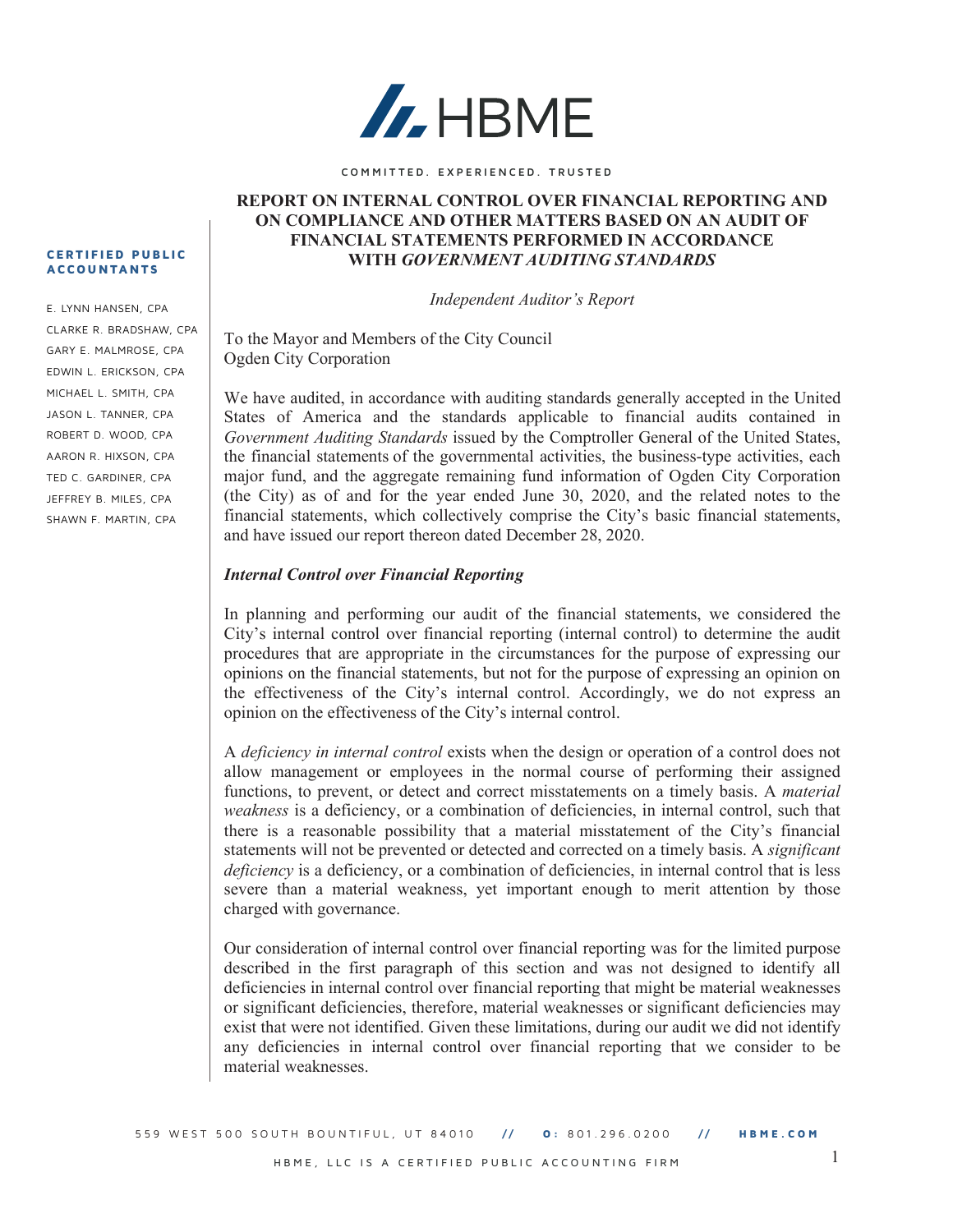# *Compliance and Other Matters*

As part of obtaining reasonable assurance about whether the City's financial statements are free from material misstatement, we performed tests of its compliance with certain provisions of laws, regulations, contracts, and grant agreements, noncompliance with which could have a direct and material effect on the determination of financial statement amounts. However, providing an opinion on compliance with those provisions was not an objective of our audit, and accordingly, we do not express such an opinion. The results of our tests disclosed no instances of noncompliance or other matters that are required to be reported under Government Auditing Standards.

# *Purpose of this Report*

The purpose of this report is solely to describe the scope of our testing of internal control and compliance and the results of that testing, and not to provide an opinion on the effectiveness of the City's internal control or on compliance. This report is an integral part of an audit performed in accordance with *Government Auditing Standards* in considering the City's internal control and compliance. Accordingly, this communication is not suitable for any other purpose.

# HBME, LLC

March 15, 2021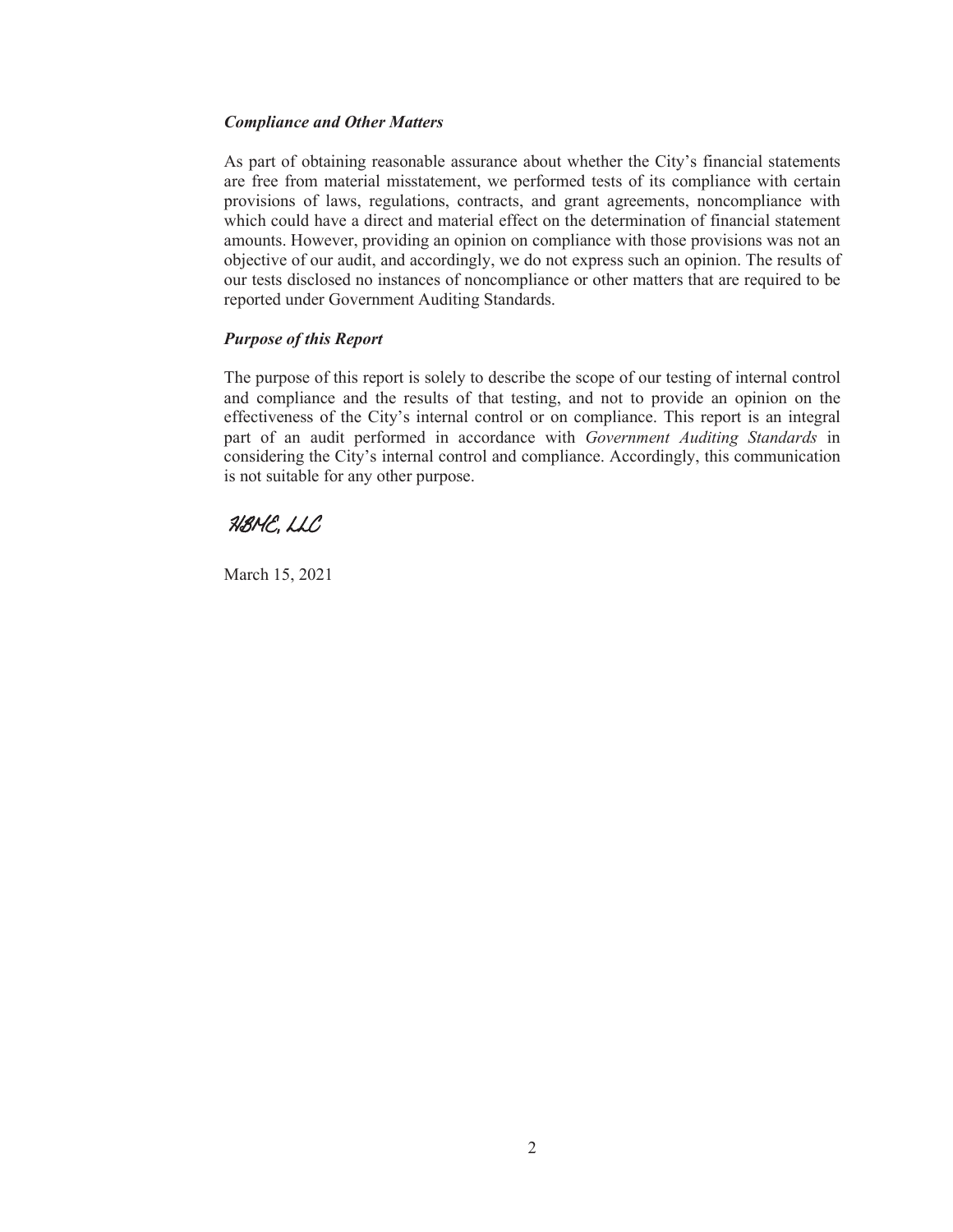

**COMMITTED. EXPERIENCED. TRUSTED**

# **REPORT ON COMPLIANCE FOR EACH MAJOR FEDERAL PROGRAM AND REPORT ON INTERNAL CONTROL OVER COMPLIANCE IN ACCORDANCE WITH THE UNIFORM GUIDANCE**

*Independent Auditor's Report* 

To the Mayor and Members of the City Council Ogden City Corporation

## *Report on Compliance for Each Major Federal Program*

We have audited Ogden City Corporation (the City) compliance with the types of compliance requirements described in the *U.S. Office of Management and Budget (OMB) Compliance Supplement* that could have a direct and material effect on each of the City's major federal programs for the year ended June 30, 2020. The City's major federal programs are identified in the summary of auditor's results section of the accompanying schedule of findings and questioned costs.

# *Management's Responsibility*

Management is responsible for compliance with the requirements of laws, regulations, contracts, and grants applicable to each of its major federal programs.

# *Auditor's Responsibility*

Our responsibility is to express an opinion on compliance for each of the City's major federal programs based on our audit of the types of compliance requirements referred to above. We conducted our audit of compliance in accordance with auditing standards generally accepted in the United States of America; the standards applicable to financial audits contained in *Government Auditing Standards*, issued by the Comptroller General of the United States; and the requirements of Title 2 U.S. Code of Federal Regulations (CFR) Part 200, *Uniform Administrative Requirements, Cost Principles, and Audit Requirements for Federal Awards* (Uniform Guidance). Those standards and the Uniform Guidance require that we plan and perform the audit to obtain reasonable assurance about whether noncompliance with the types of compliance requirements referred to above that could have a direct and material effect on a major federal program occurred. An audit includes examining, on a test basis, evidence about the City's compliance with those requirements and performing such other procedures as we considered necessary in the circumstances.

We believe that our audit provides a reasonable basis for our opinion on compliance for each of the City's major federal program. However, our audit does not provide a legal determination of the City's compliance.

#### **CERTIFIED PUBLIC** ACCOUNTANTS

E. LYNN HANSEN, CPA CLARKE R. BRADSHAW, CPA GARY F. MALMROSE, CPA EDWIN L. ERICKSON, CPA MICHAEL L. SMITH, CPA JASON L. TANNER, CPA ROBERT D. WOOD, CPA AARON R. HIXSON, CPA TED C. GARDINER, CPA JEFFREY B. MILES, CPA SHAWN F. MARTIN, CPA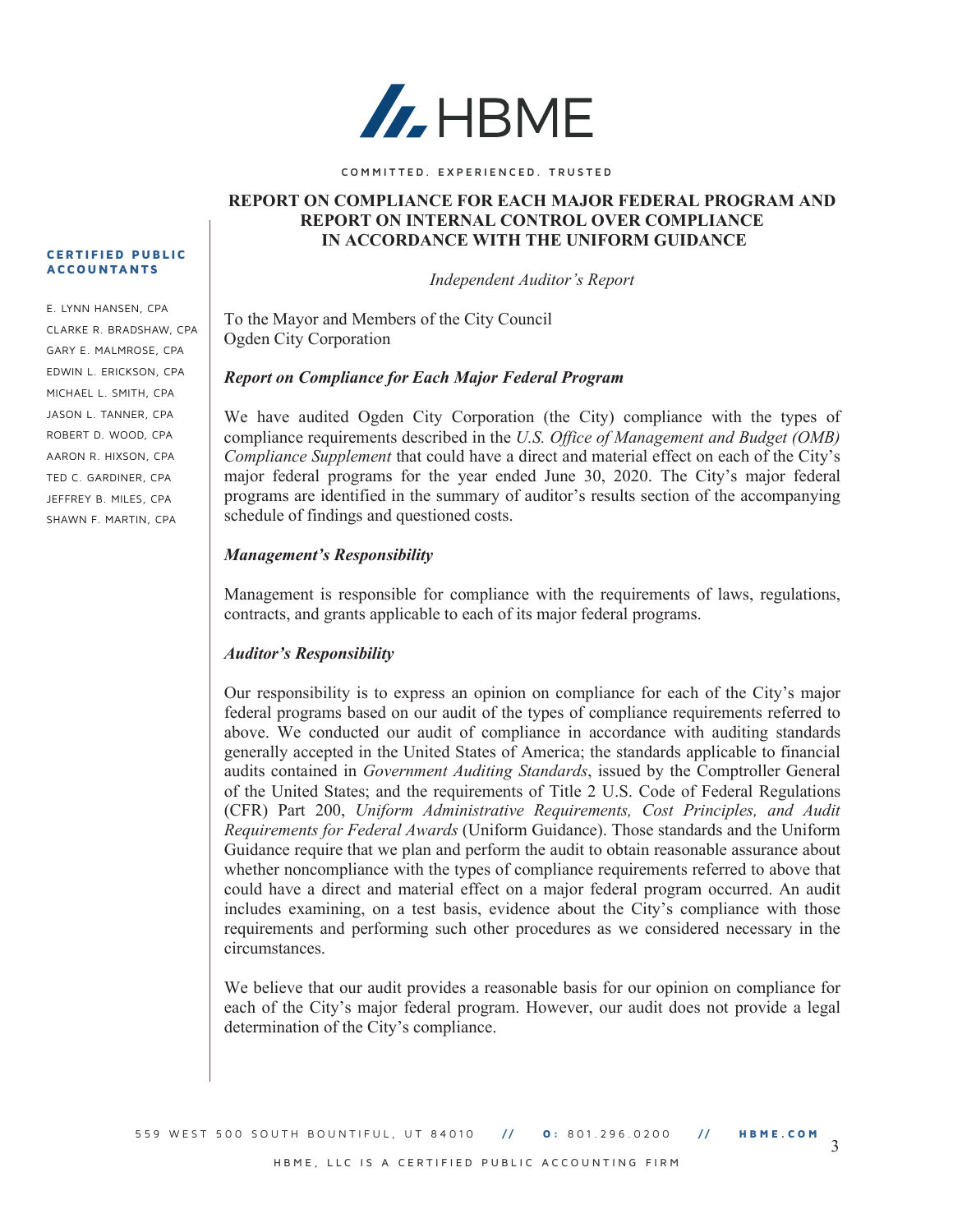# *Opinion on Each Major Federal Program*

In our opinion, Ogden City Corporation complied, in all material respects, with the types of compliance requirements referred to above that could have a direct and material effect on each of its major federal programs for the year ended June 30, 2020.

## *Other Matters*

The results of our auditing procedures disclosed an instance of noncompliance, which is required to be reported in accordance with the Uniform Guidance and which is described in the accompanying schedule of findings and questioned costs as item 2020-01. Our opinion on each federal program is not modified with respect to this matter.

Ogden City Corporation's response to the noncompliance findings identified in our audit are described in the accompanying schedule of findings and questioned costs. Ogden City Corporation's response was not subjected to the auditing procedures applied in the audit of compliance and, accordingly, we express no opinion on the response.

# *Internal Control over Compliance*

Management of the City is responsible for establishing and maintaining effective internal control over compliance with the types of compliance requirements referred to above. In planning and performing our audit of compliance, we considered the City's internal control over compliance with the types of requirements that could have a direct and material effect on each major federal program as a basis for designing auditing procedures that are appropriate in the circumstances for the purpose of expressing an opinion on compliance for each major federal program and to test and report on internal control over compliance in accordance with the Uniform Guidance, but not for the purpose of expressing an opinion on the effectiveness of internal control over compliance. Accordingly, we do not express an opinion on the effectiveness of the City's internal control over compliance.

A *deficiency in internal control over compliance* exists when the design or operation of a control over compliance does not allow management or employees, in the normal course of performing their assigned functions, to prevent, or detect and correct noncompliance with a type of compliance requirement of a federal program on a timely basis. A *material weakness in internal control over compliance* is a deficiency, or combination of deficiencies in internal control over compliance, such that there is a reasonable possibility that material noncompliance with a type of compliance requirement of a federal program will not be prevented or detected and corrected on a timely basis. A *significant deficiency in internal control over compliance* is a deficiency, or a combination of deficiencies, in internal control over compliance with a type of compliance requirement of a federal program that is less severe than a material weakness in internal control over compliance, yet important enough to merit attention by those charged with governance.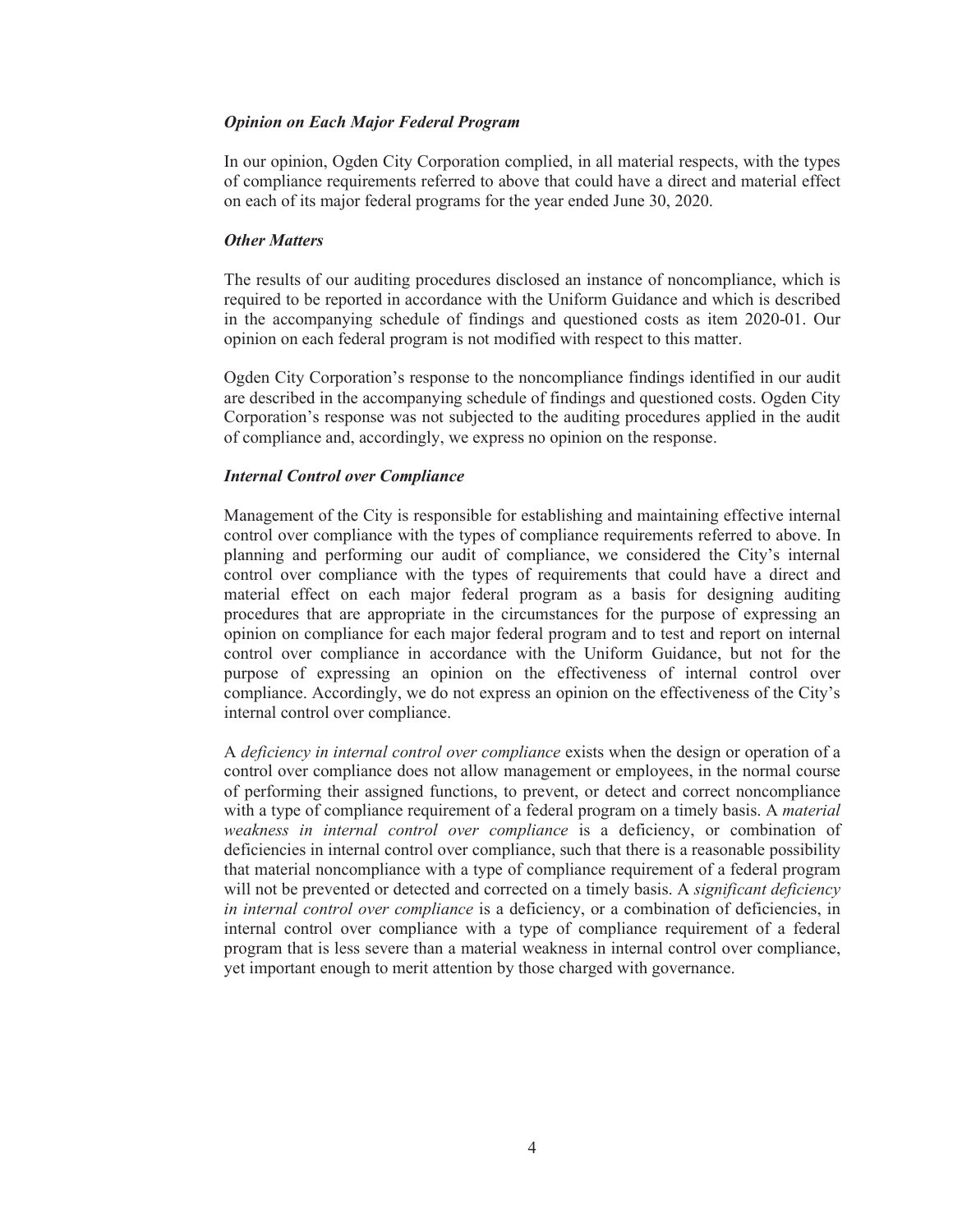Our consideration of internal control over compliance was for the limited purpose described in the first paragraph of this section and was not designed to identify all deficiencies in internal control over compliance that might be material weaknesses or significant deficiencies. We did not identify any deficiencies in internal control over compliance that we consider to be material weaknesses. However, material weaknesses may exist that have not been identified. We did not identify any deficiencies in internal control over compliance that we consider to be material weaknesses. However, we identified a certain deficiency in internal control over compliance, described in the accompanying schedule of findings and questioned costs as item 2020-01, that we consider to be a significant deficiency.

Management's response to the internal control over compliance findings identified in our audit are described in the accompanying schedule of findings and questioned costs. Management's response was not subjected to the auditing procedures applied in the audit of compliance and, accordingly, we express no opinion on the response.

The purpose of this report on internal control over compliance is solely to describe the scope of our testing of internal control over compliance and the results of that testing based on the requirements of the Uniform Guidance. Accordingly, this report is not suitable for any other purpose.

## *Report on Schedule of Expenditures of Federal Awards by the Uniform Guidance*

We have audited the financial statements of the governmental activities, the discretely presented component unit, each major fund, and the aggregate remaining fund information of the City as of and for the year ended June 30, 2020, and the related notes to the financial statements, which collectively comprise the City's basic financial statements. We issued our report thereon dated December 28, 2020, which contained unmodified opinions on those financial statements. Our audit was conducted for the purpose of forming opinions on the financial statements that collectively comprise the basic financial statements. The accompanying schedule of expenditures of federal awards is presented for purposes of additional analysis as required by the audit requirements of Title 2 U.S. Code of Federal Regulations (CFR) Part 200, *Uniform Administrative Requirements, Cost Principles, and Audit Requirements for Federal Awards* (Uniform Guidance) and is not a required part of the basic financial statements. Such information is the responsibility of management and was derived from and relates directly to the underlying accounting and other records used to prepare the basic financial statements. The information has been subjected to the auditing procedures applied in the audit of the financial statements and certain additional procedures, including comparing and reconciling such information directly to the underlying accounting and other records used to prepare the basic financial statements or to the basic financial statements themselves, and other additional procedures in accordance with auditing standards generally accepted in the United States of America. In our opinion, the schedule of expenditures of federal awards is fairly stated, in all material respects, in relation to the basic financial statements as a whole.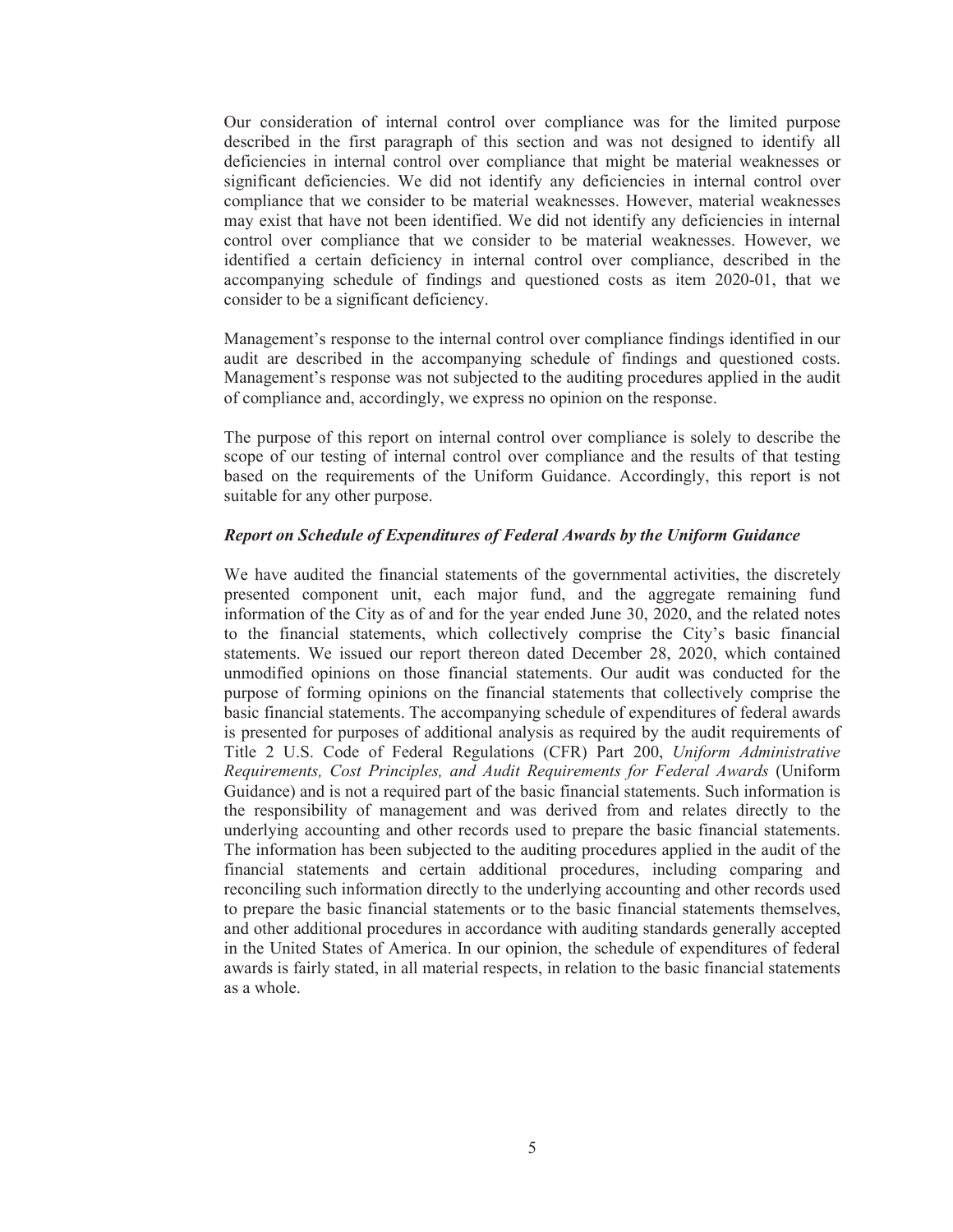# *Purpose of This Report*

The purpose of this report on internal control over compliance is solely to describe the scope of our testing of internal control over compliance and the results of that testing based on the requirements of the Uniform Guidance. Accordingly, this report is not suitable for any other purpose.

HBME, LLC

March 15, 2021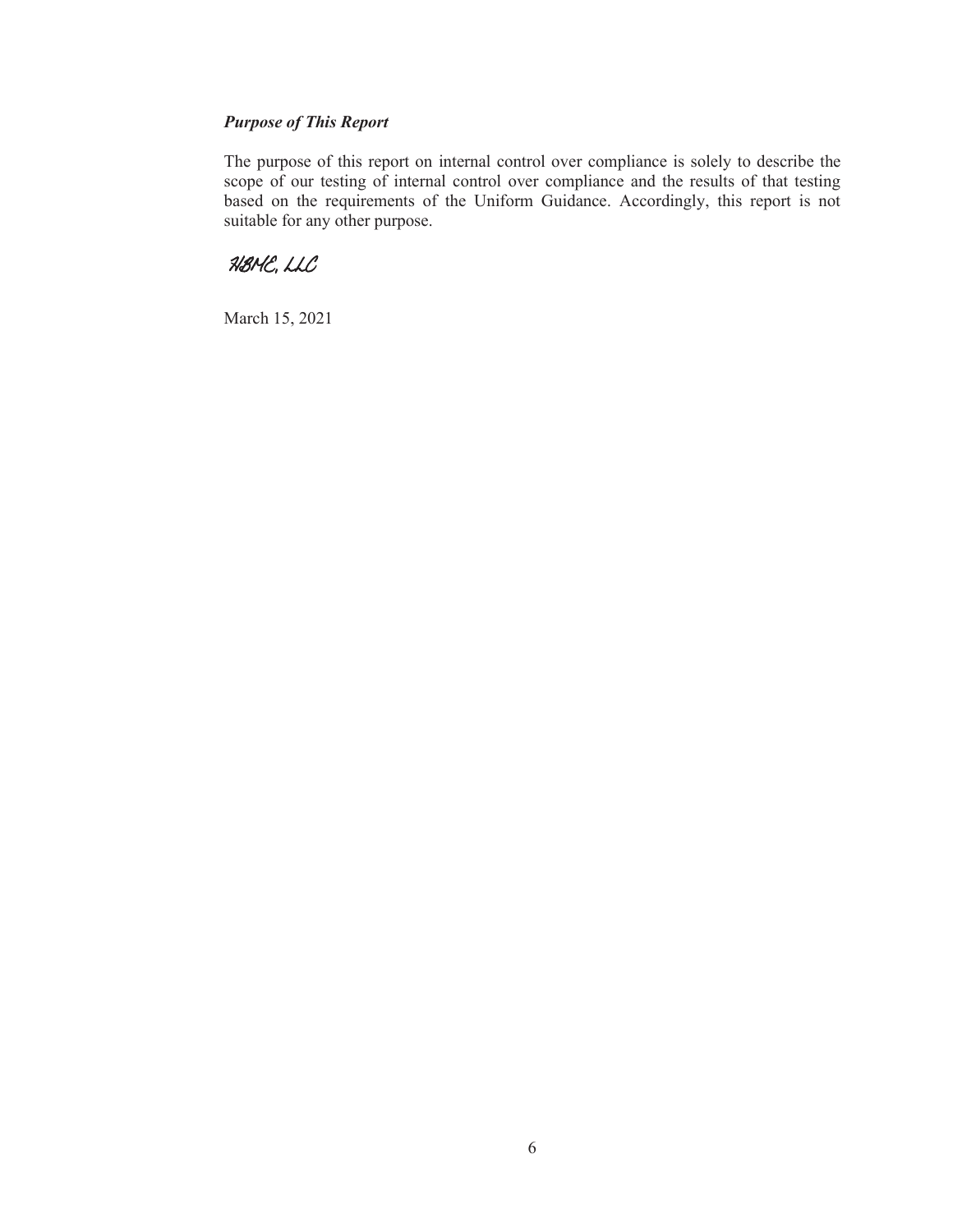# **OGDEN CITY CORPORATION Schedule of Expenditures of Federal Awards For the Year Ended June 30, 2020**

|                                                            | Federal<br><b>CFDA</b> | Pass<br><b>Through</b> | Disbursements/      |
|------------------------------------------------------------|------------------------|------------------------|---------------------|
| Federal Grantor/Pass-Through Grantor/Program Title         | No.                    | Grant No.              | <b>Expenditures</b> |
| U.S. Department of Housing And Urban Development           |                        |                        |                     |
| <b>Direct Awards</b>                                       |                        |                        |                     |
| <b>Community Development Block Grant</b>                   | 14.218                 |                        | \$<br>2,142,280     |
| Home Investment Partnership Program                        | 14.239                 |                        | 1,073,016           |
| Total U.S. Department of Housing and Urban Development     |                        |                        | 3,215,296           |
| U.S. Department of Justice                                 |                        |                        |                     |
| Direct Awards                                              |                        |                        |                     |
| Bullet Proof Vest Partnership - 2018                       | 16.607                 |                        | 7,263               |
| Bullet Proof Vest Partnership - 2019                       | 16.607                 |                        | 1,907               |
| Justice Assistance Grant                                   | 16.738                 | 2016-DJ-BX-0812        | 9,986               |
| Justice Assistance Grant                                   | 16.738                 | 2017-DJ-BX-0757        | 6,615               |
| National Sexual Assault Kit Initiative                     | 16.833                 |                        | 761                 |
| COVID-19: BJA - Coronavirus Emergency Supplement Program   | 16.034                 | 2020-VD-BX-0887        | 57,961              |
| <b>Equitable Sharing</b>                                   | 16.922                 |                        | 24,109              |
| <b>Total Direct Awards</b>                                 |                        |                        | 108,602             |
| Pass Through from Utah CCJJ                                |                        |                        |                     |
| Violence Against Women Formula Grant - 2019 Police         | 16.588                 | GT-UOVC-030            | 15,625              |
| Violence Against Women Formula Grant - 2019 Prosecutor     | 16.588                 | GT-UOVC-031            | 41,214              |
| Violence Against Women Formula Grant - 2020 Police         | 16.588                 |                        | 25,872              |
| Violence Against Women Formula Grant - 2020 Prosecutor     | 16.588                 | 18W2015                | 40,944              |
| Victims of Crime Act Grant - Prosecutor                    | 16.801                 | 19VOCA043              | 57,419              |
| Victims of Crime Act Grant - Police                        | 16.801                 | 19VOCA042              | 123,950             |
| <b>Total Pass Through from CCJJ</b>                        |                        |                        | 305,024             |
| Pass Through from Northern Utah United Way                 |                        |                        |                     |
| Project Safe Neighborhoods                                 | 16.609                 |                        | 57,567              |
| <b>Total Department of Justice</b>                         |                        |                        | 471,193             |
| U.S. Department of Transportation                          |                        |                        |                     |
| Direct Awards                                              |                        |                        |                     |
| Airport Development Aid Program AIP                        | 20.106                 | 3-49-0024-45           | 3,081               |
| Airport Development Aid Program AIP                        | 20.106                 | 3-49-0024-47           | 68,869              |
| Airport Development Aid Program AIP<br>20.106              |                        | 3-49-0024-48           | 702,303             |
| Airport Development Aid Program AIP                        | 20.106                 | 3-49-0024-49           | 56,371              |
| Airport Development Aid Program AIP - South Apron Run - Up | 20.106                 |                        | 308,774             |
| COVID-19: Cares Act Airport Improvement Program            | 20.106                 |                        | 304,619             |
| Total U.S. Department of Transportation                    |                        |                        | 1,444,017           |

(Continued)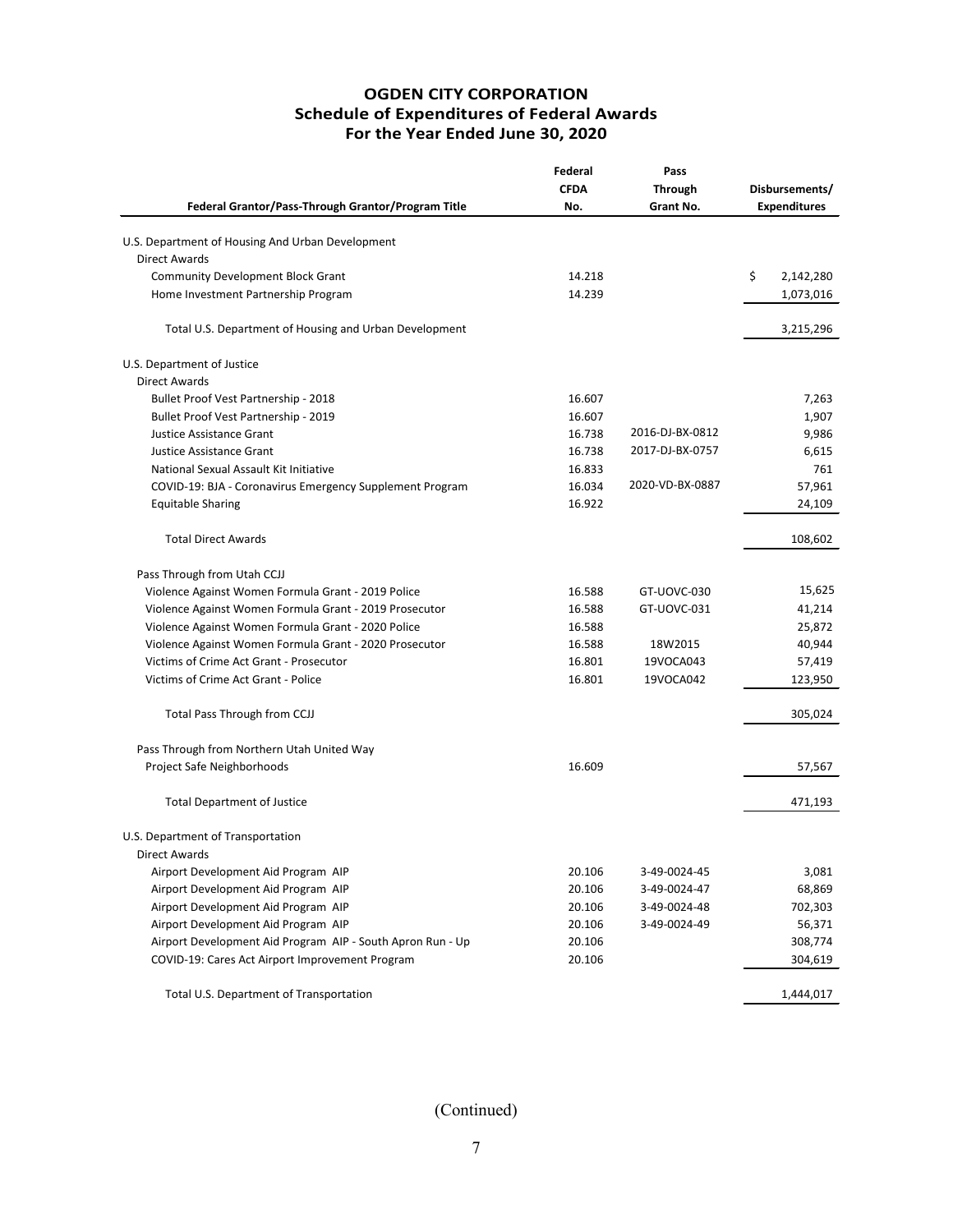# **OGDEN CITY CORPORATION Schedule of Expenditures of Federal Awards (Continued) For the Year Ended June 30, 2020**

|                                                       | Federal<br><b>CFDA</b> | Pass<br>Through | Disbursements/      |
|-------------------------------------------------------|------------------------|-----------------|---------------------|
| Federal Grantor/Pass-Through Grantor/Program Title    | No.                    | Grant No.       | <b>Expenditures</b> |
| U.S. Department of Treasury                           |                        |                 |                     |
| <b>Direct Awards</b>                                  |                        |                 |                     |
| COVID-19: Coronavirus Relif Fund                      | 21.019                 |                 | 180,737             |
| Total U.S. Department of Treasury                     |                        |                 | 180,737             |
| <b>Executive Office of The President</b>              |                        |                 |                     |
| <b>Direct Awards</b>                                  |                        |                 |                     |
| 2018 HIDTA                                            | 95.001                 |                 | 30,789              |
| 2019 HIDTA                                            | 95.001                 |                 | 51,570              |
| 2020 HIDTA                                            | 95.001                 |                 | 42,388              |
| Total Executive Office of The President               |                        |                 | 124,747             |
| U.S. Department of Homeland Security                  |                        |                 |                     |
| <b>Direct Awards</b>                                  |                        |                 |                     |
| COVID-19 :Assistance To Firefighters Grants           | 97.044                 |                 | 14,343              |
| Pass Through from The State of Utah                   |                        |                 |                     |
| Emergency Management Performance Grants (EMPG) - 2019 | 97.042                 |                 | 12,500              |
| Emergency Management Performance Grants (EMPG) - 2020 | 97.042                 |                 | 12,500              |
| Homeland Security LETPA Reimbursement                 | 97.067                 |                 | 41,523              |
| FEMA Hazard Mitigation Grant                          |                        |                 | 7,734               |
| Total Pass Through from The State of Utah             |                        |                 | 74,257              |
| <b>Total Department of Homeland Security</b>          |                        |                 | 88,600              |
| <b>Total Federal Awards</b>                           |                        |                 | \$<br>5,524,590     |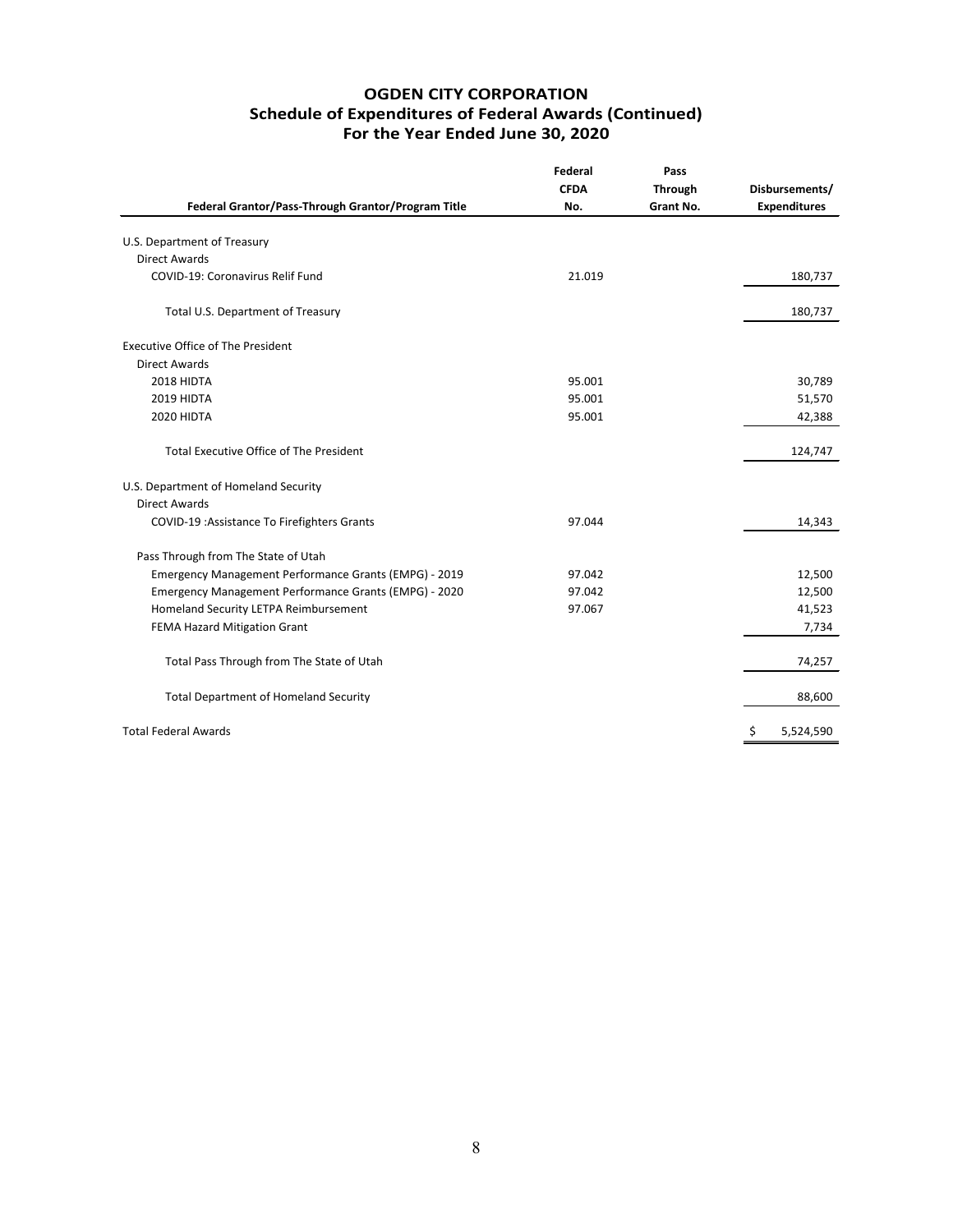# **OGDEN CITY CORPORATION Notes to Schedule of Expenditures of Federal Awards For the Year Ended June 30, 2020**

# 1. PURPOSE OF THIS SCHEDULE

The accompanying Schedule of Expenditures of Federal Awards (the Schedule) is a supplementary schedule to Ogden City Corporation's (the City) basic financial statements and is presented for additional analysis. The Schedule is required by the audit requirements of Title 2 U.S. Code of Federal Regulations (CFR) Part 200, *Uniform Administrative Requirements, Cost Principles, and Audit Requirements for Federal Awards* (Uniform Guidance).

# 2. SIGNIFICANT ACCOUNTING POLICIES

# *Basis of Presentation*

The accompanying schedule includes the federal grant activity of the City. The information in this schedule is presented in accordance with the requirements of the Uniform Guidance.

Federal Financial Assistance Pursuant to the Single Audit Act of 1984; the Single Audit Act Amendments of 20015, and the Uniform Guidance, federal financial assistance is defined as assistance provided by a federal agency, either directly or indirectly, in the form of grants, contracts, cooperative agreements, loans, loan guarantees, property, interest subsidies, insurance, endowments, or direct appropriations. Federal financial assistance does not include direct federal cash assistance to individuals.

Catalog of Federal Domestic Assistance (CFDA) - The Uniform Guidance requires the Schedule to show the total expenditures for each of the City's federal financial assistance programs as identified in the CFDA. The CFDA is a government-wide summary of individual federal programs. Each program included in the CFDA is assigned a five-digit program identification number which is reflected in the Schedule. Federal financial assistance programs and contracts which have not been assigned a CFDA number have been identified as Unknown in the CFDA Column of the schedule.

Type A and Type B Programs--The Single Audit Act of 1984 (as amended in 2004) and the Uniform Guidance establish the levels to be used in defining Type A and Type B federal programs. Type A programs for The City are those programs that exceeded \$750,000 in the federal awards expended for the fiscal year ended June 30, 2020. All other programs are classified as Type B by the City.

## *Reporting Entity*

The City's reporting entity is fully described in *Footnote 1* of the City's basic financial statements. The Schedule includes all federal financial assistance programs administered by the City for the year ended June 30, 2020.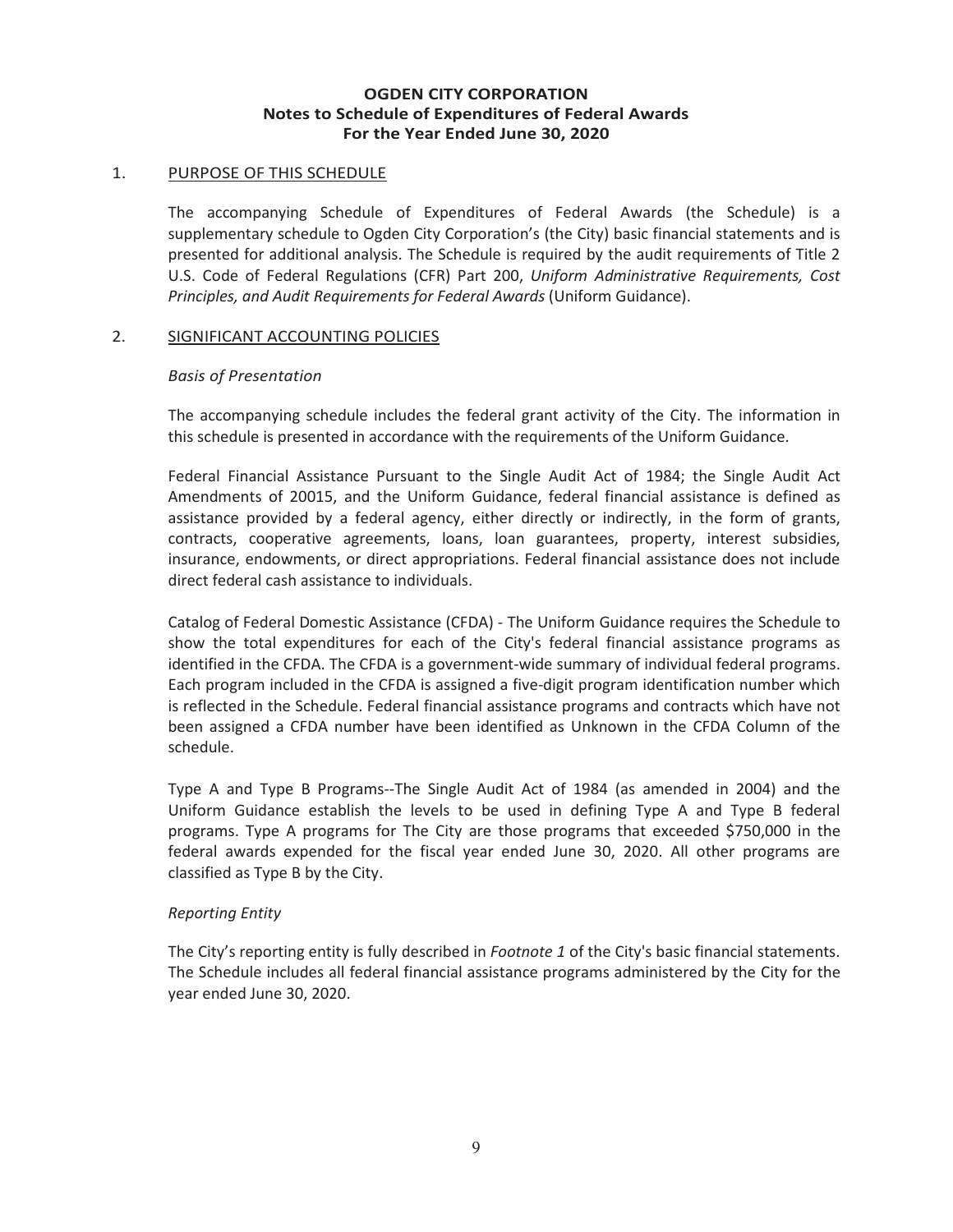# **OGDEN CITY CORPORATION Notes to Schedule of Expenditures of Federal Awards (Continued) For the Year Ended June 30, 2020**

# 2. SIGNIFICANT ACCOUNTING POLICIES (CONTINUED)

# *Basis of Accounting*

Federal financial assistance programs included in the Schedule are reported in the City's basic financial statements as intergovernmental revenue in the General Fund and Special Revenue Funds. The Schedule is presented using the same basis of accounting used for each fund as described in *Footnote 1* of the City's basic financial statements.

# 4. INDIRECT COST RATE

The City has not elected to use the 10% de minimis cost rate.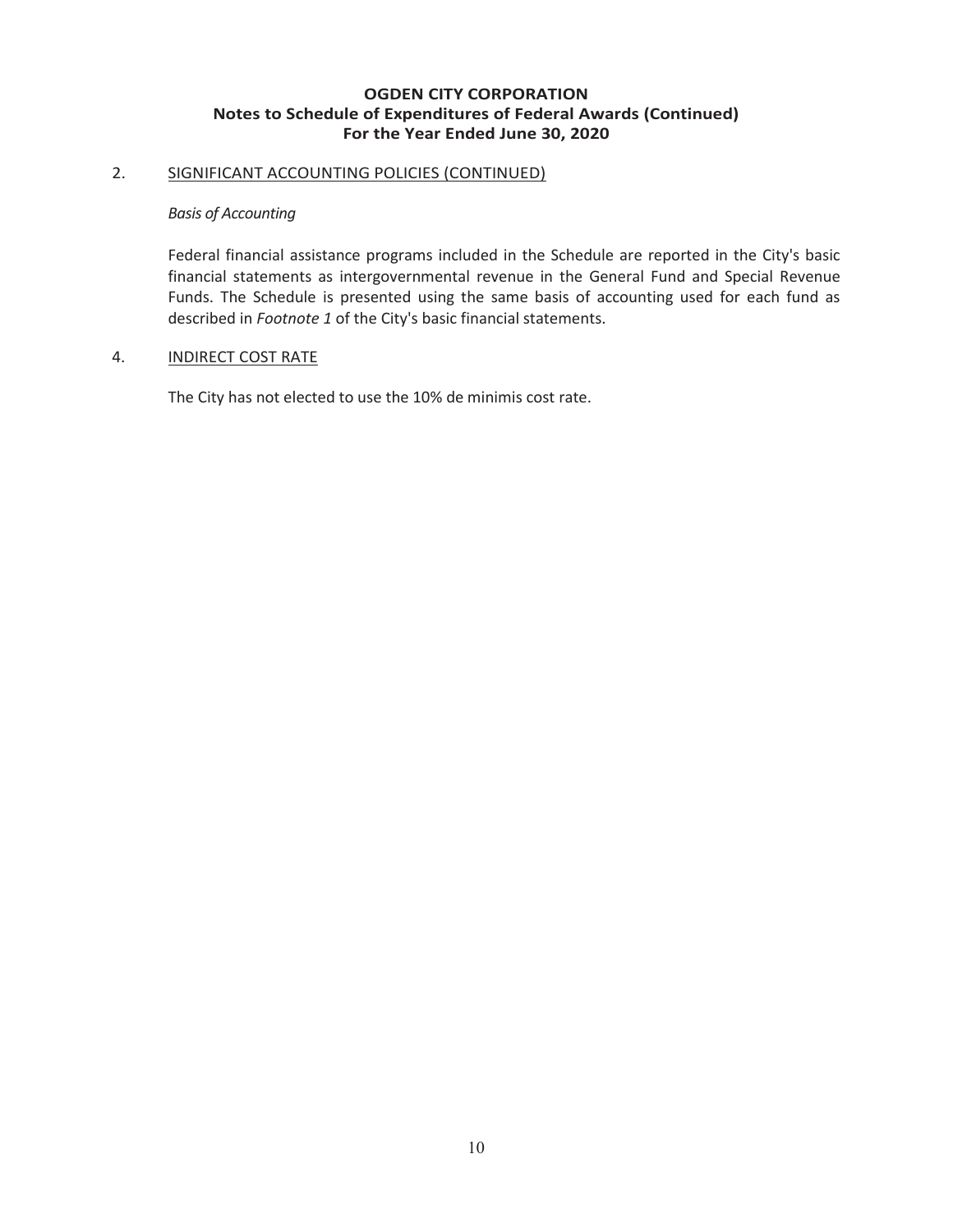# A. SUMMARY OF AUDITOR'S RESULTS

- 1. The auditor's report expresses an unmodified opinion on the basic financial statements of The City.
- 2. No significant deficiencies or material weaknesses relating to the audit of the financial statements are reported in the *Report on Internal Control over Financial Reporting and on Compliance and Other Matters Based on an Audit of Financial Statements performed in Accordance with Government Auditing Standards*.
- 3. No instances of noncompliance with federal award programs material to the financial statements of the City were disclosed during the audit.
- 4. The auditor's report on compliance for the major federal award programs for the City expresses an unmodified opinion.
- 5. There are no audit findings required to be reported under The Uniform Guidance or *Government Auditing Standards*.
- 6. The programs tested as major programs were:
	- U.S. Department of Housing and Urban Development CFDA # 14.218 CDBG-ENTITLEMENT GRANTS CLUSTER CFDA # 14.239 HOME INVESTMENT PARTNERSHIP PROGRAM U.S. Department of Treasury
		- CFDA # 21.019 COVID-19: CORONAVIRUS RELIEF FUND
- 7. The threshold for distinguishing Type A and B programs was \$750,000.
- 8. The City was determined not to be a low-risk auditee.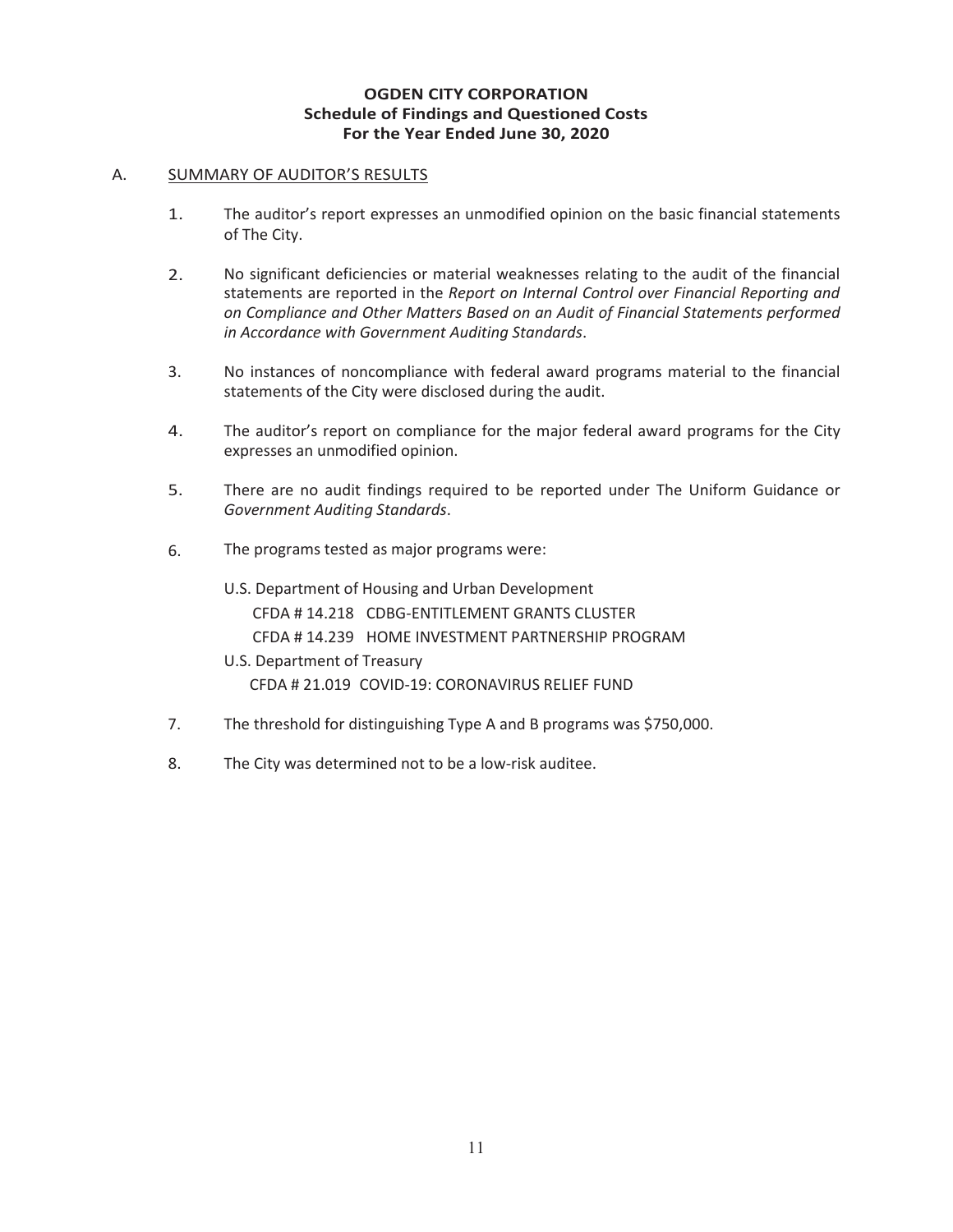## B. FINDINGS AND QUESTIONED COSTS FEDERAL AWARD PROGRAMS

**2020-01: HUD (1) Eligibility of Expenses and (2) Program Income (From a HUD Letter dated August 25, 2020)** 

## **CFDA # 14.218, CDBG-Entitlement Grant Programs**

*Context/Sampling*: The U.S. Department of Housing and Urban Development (HUD), Region VIII, Office of Community Planning and Development (CPD) initiated an activity desk monitoring based a review of the City's 2018 Consolidated Annual Performance and Evaluation Report (CAPER). HBME, LLC Auditors concur with the findings.

*Repeat Finding from Prior Year(s)*: No

*Questioned Costs*: \$350,433 from Finding #1; \$217,060 from Finding # 2

## HUD Finding # 1

*Criteria*: 24 CFR 570.201(a)&(b); CPD Notice 07-08; CPD Notice 17-09

*Condition*: A review of the expenses paid for with CDBG funds for certain activity revealed ineligible expenses, including predevelopment, marketing, and holding expenses.

*Cause*: The City does not have complete policies and procedures in place that outline eligible expenses for the CDBG program.

*Effect*: Ineligible costs decrease the availability of funds for allowable activities

*Recommendation*: To address this deficiency, the City is requested to take the following actions:

- The City was required to submit a *Disposition of Funds* spreadsheet that outlines eligible and ineligible CDBG expenses that have already been incurred. Based on an analysis of this spreadsheet, it was deemed \$350,433 to be ineligible. Therefore, \$350,433 must be repaid to HUD.
- The City should submit a policy and procedure for ensuring expenses paid with CDBG funds are eligible.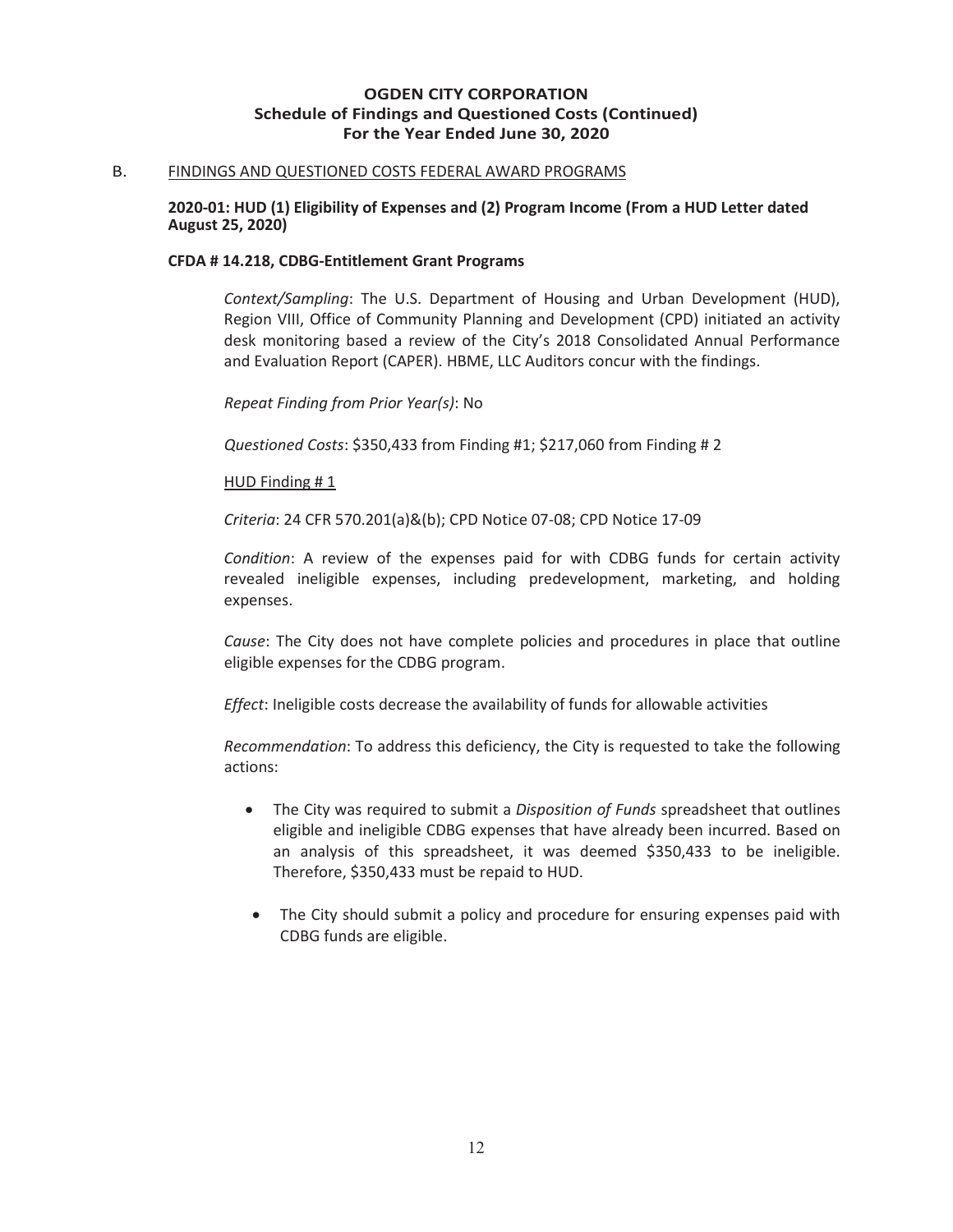## B. FINDINGS AND QUESTIONED COSTS FEDERAL AWARD PROGRAMS (CONTINUED)

*View of Responsible Officials*: The Community Development Division has established the following internal policy regarding CDBG Eligible Uses of Funds:

The Project Coordinator assigned to the project will review Desk Guide Chapter 2 – Categories of Eligible Activities and CDBG regulations as needed and prepare a memorandum for the file which describes the scope of the project and identifies how the items carried out for the project will meet terms of eligibility. The Division Manager will review the memorandum prior to commitment of funds and sign the memorandum.

When projects involve housing, additional scrutiny is required to assure ineligible activities are not funded. The Project Coordinator will outline specific cost centers in the new housing construction project budget which are eligible for use of CDBG funds, paying particular attention to the CPD Notice 07-08 and the following section from the CFR:

24 CFR 570.207(b)(3): "New housing construction. For the purpose of this paragraph, activities in support of the development of low- or moderate-income housing including clearance, site assemblage, provision of site improvements and provision of public improvements and certain housing pre-construction costs set forth in  $\S570.206(g)$ , are not considered as activities to subsidize or assist new residential construction. CDBG funds may not be used for the construction of new permanent residential structures or for any program to subsidize or assist such new construction…"

Additional City administration is preparing an eligible use of fund policy to the grant administrative policy. The Comptroller's office is also implementing new processes regarding the tracking and accounting of HUD grant expenses.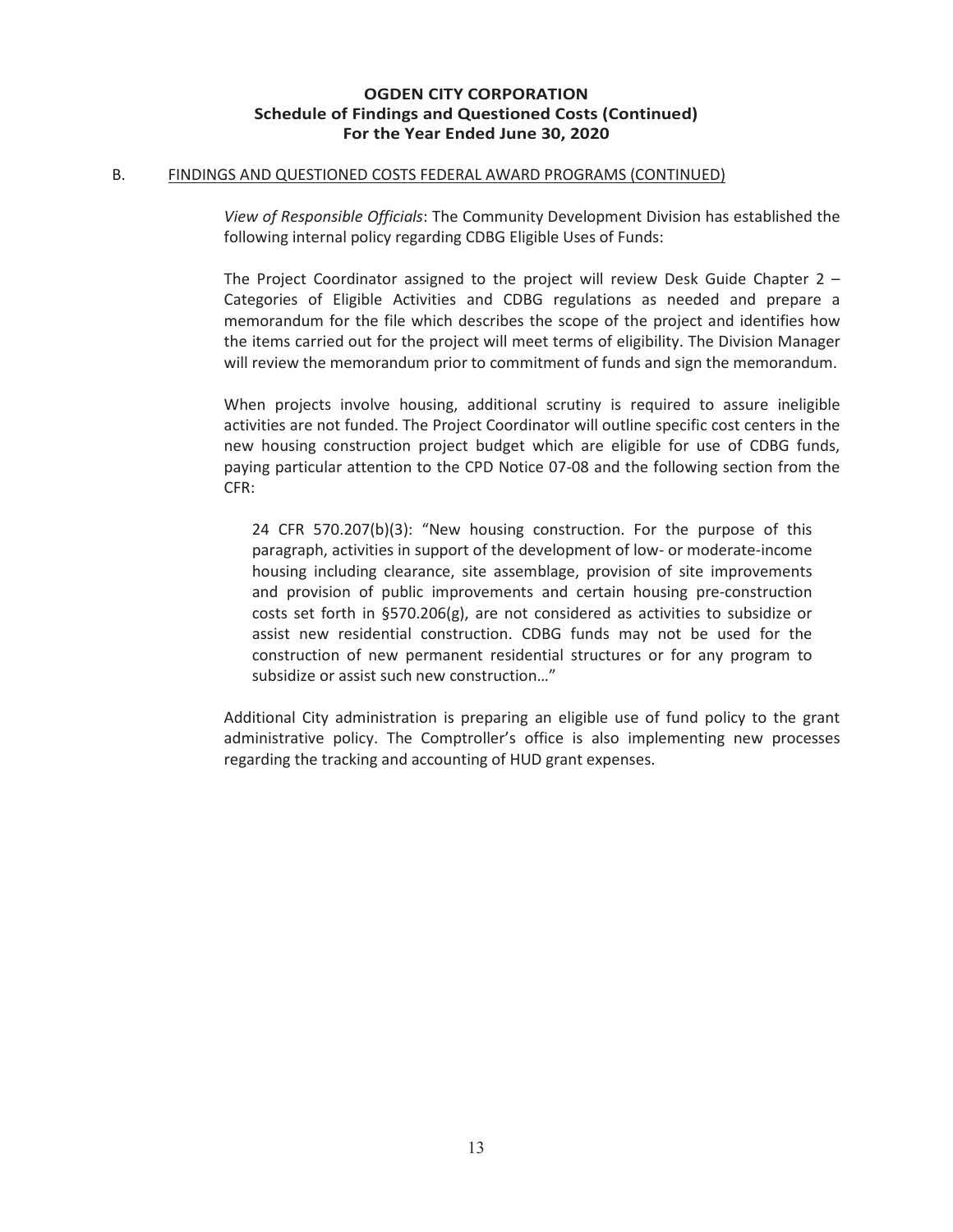## B. FINDINGS AND QUESTIONED COSTS FEDERAL AWARD PROGRAMS (CONTINUED)

## HUD Finding # 2

*Criteria*: 24 CFR 570.500(a)

*Condition*: CDBG funds were used for the acquisition of land that the grantee used to build new construction homes. When those homes were sold, the City did not collect program income from the proceeds of the home sales.

*Cause*: The City did not consider the proceeds of the sale of the homes as program income since other sources of funding were used for the actual construction of the homes. In addition, the homes were usually sold at loss, so the grantee did not believe program income would need to be collected if revenue was not made on the sale.

*Effect*: By not capturing program income from CDBG-funded activities, the City is not leveraging program income revenue to serve additional residents with CDBG funding.

*Recommendation*: To address this deficiency, the City is requested to take the following actions:

- The City was required to submit a *Program Income Analysis* of the properties sold to date. Based on calculations, \$217,060 in program income should have been receipted to the CDBG program. Therefore, this amount must be receipted to the program income budget line in IDIS, from a nonfederal source.
- The City should submit a policy and procedure for calculating, tracking, and receipting program income for future homes sold under this CDBG activity.
- A general program income policy and procedure should be submitted that defines program income and its applicability to the City's CDBG and HOME programs.

*View of Responsible Officials*: The Community Development Division has developed and implemented an internal policy and procedure document for the calculation and receipting of HUD program income. The policy is an internal policy specific for Community Development. Ogden City administration will add the following to the existing grant administration policy, which will outline the following:

- Definition of program income
- How program income will be calculated (based on the percentage of projects costs covered by different funding sources)

The Comptroller's office is implementing new processes related to the calculation and receipting of program income related to the HUD program.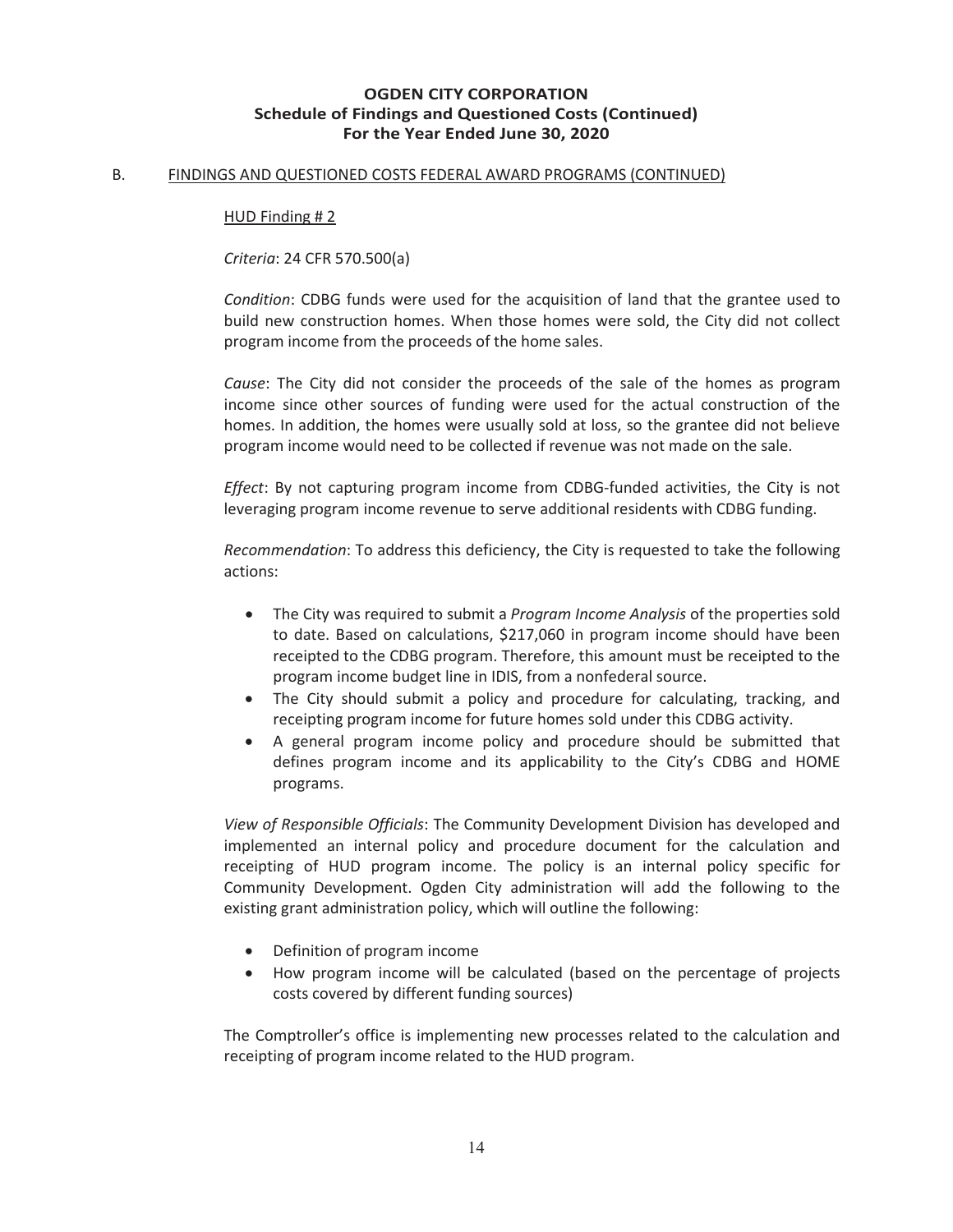## C. PRIOR YEAR FINDINGS AND QUESTIONED COSTS FEDERAL AWARD PROGRAMS

## **2019-002: U.S. Department of Transportation (From Predecessor Auditors)**

**CFDA #20.106, Grant Nos. 3-49-0024-45, 3-49-0024-46, 3-49-0024-47, 3-49-0024-48, 3-49-0024- 49 Airport Improvement Program** 

## **Significant deficiency in internal control over compliance - reporting**

*Criteria*: The Grant Agreement requires Ogden City Corporation to submit FAA form 5370-1, Construction Progress and Inspection Report at the end of each fiscal quarter and FAA form 5100-140, Performance Report annually for all non-construction project. These reports are due within 30 days of the reporting period.

*Condition*: During the audit, we noted that Ogden City Corporation had not filed any of the FAA Form 5370-1 quarterly reports or any of the FAA Form 5100-140 annual reports for the fiscal year ended June 30, 2019.

*Cause*: Management was unaware of the requirement to file the reports.

*Effect*: Required reports are not submitted that may affect the funding of the grant and future funding

*Questioned Costs*: None reported

*Context/Sampling*: A nonstatistical sample of 8 reports out of 24 reports were selected for report testing.

# *Repeat Finding from Prior Year(s)*: No

*Recommendation*: Controls and training should be implemented to ensure that all required reports under the Airport Improvement Program and Grant Agreements are submitted.

*View of Responsible Officials*: Management agrees with the finding.

*Current Year Status*: Condition is fully satisfied.

## D. OTHER REPORTABLE CONDITIONS ON INTERNAL CONTROLS OVER FINANCIAL REPORTING

No reportable conditions.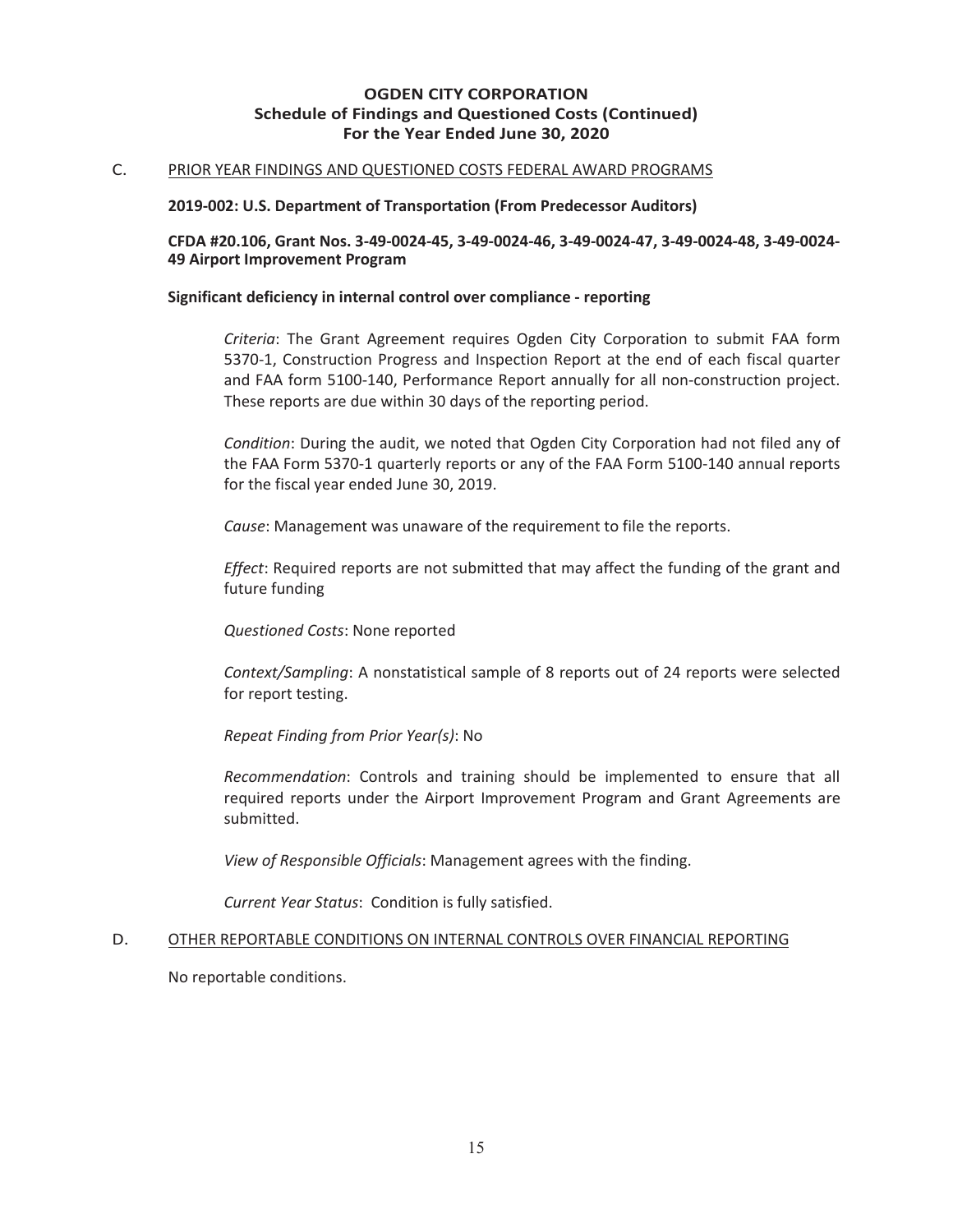## E. PRIOR YEAR OTHER REPORTABLE CONDITIONS ON INTERNAL CONTROLS OVER FINANCIAL REPORTING

# **2019-001: Material Weakness in Year-end Financial Closing Process - Audit Adjustments (From Predecessor Auditors)**

*Criteria*: Management is responsible for the fair presentation of the financial statements in accordance with generally accepted accounting principles (GAAP), including properly recording all period-end adjusting entries.

*Condition*: During the audit, we proposed, and management accepted, audit adjustments to correct overstatements of liabilities and understatements of beginning fund balance in the general fund, an overstatement of liabilities in the Redevelopment Agency (RDA), and an overstatement of accounts receivable in the medical services fund.

*Cause*: Errors in the timing of recognizing transactions caused the misstatement in the general fund, and a transaction coding error caused the misstatement in the RDA. The overstatement of accounts receivable in the medical services fund was due to a flaw in estimating the allowance for doubtful accounts and contractual adjustments. The allowance is a balance that requires management to make an estimate of the actual amounts to be received after year-end, which can be complex especially in the healthcare industry. The method for calculating the estimate in the medical services fund did not contemplate a retrospective review of the actual historical rate of cash received.

*Effect*: There exists a potential for misstatements in the financial statements to go undetected by management.

*Recommendation*: Internal controls should exist to ensure all material account balances are reconciled and reviewed for accuracy prior to the financial statement audit.

*Views of Responsible Officials*: Management agrees with the finding.

*Current Year Status*: Condition is fully satisfied.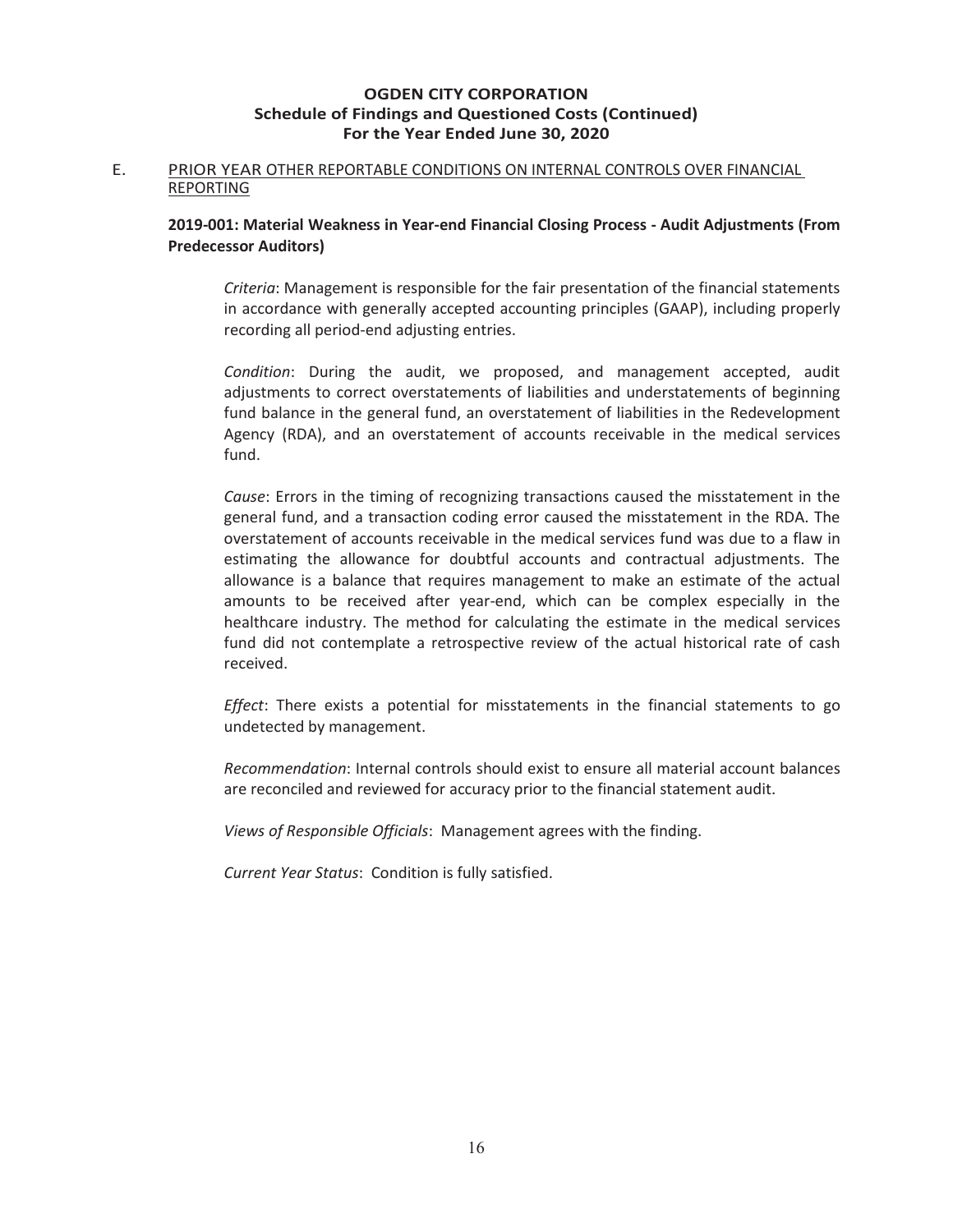![](_page_20_Picture_0.jpeg)

#### **COMMITTED. EXPERIENCED. TRUSTED**

#### CERTIFIED PUBLIC ACCOUNTANTS

E. LYNN HANSEN, CPA CLARKE R. BRADSHAW, CPA GARY F. MALMROSE, CPA EDWIN L. ERICKSON, CPA MICHAEL L. SMITH, CPA JASON L. TANNER, CPA ROBERT D. WOOD, CPA AARON R. HIXSON, CPA TED C. GARDINER, CPA JEFFREY B. MILES, CPA SHAWN F. MARTIN, CPA

# **INDEPENDENT AUDITOR'S REPORT ON INTERNAL CONTROL OVER FINANCIAL REPORTING AND ON COMPLIANCE AND OTHER MATTERS BASED ON AN AUDIT OF FINANCIAL STATEMENTS PERFORMED IN ACCORDANCE WITH** *GOVERNMENT AUDITING STANDARDS*

Honorable Mayor and Members of City Council Ogden City Corporation, Utah

We have audited, in accordance with auditing standards generally accepted in the United States of America and the standards applicable to financial audits contained in *Government Auditing Standards* issued by the Comptroller General of the United States, the financial statements of the governmental activities, the business-type activities, each major fund, and the aggregate remaining fund information of Ogden City Corporation, Utah (the City), as of and for the year ended June 30, 2020, and the related notes to the financial statements, which collectively comprise the City's basic financial statements, and have issued our report thereon dated December 28, 2020.

# *Internal Control over Financial Reporting*

In planning and performing our audit of the financial statements, we considered the City's internal control over financial reporting (internal control) as a basis for designing audit procedures that are appropriate in the circumstances for the purpose of expressing our opinions on the financial statements, but not for the purpose of expressing an opinion on the effectiveness of the City's internal control. Accordingly, we do not express an opinion on the effectiveness of the City's internal control.

A *deficiency in internal control* exists when the design or operation of a control does not allow management or employees in the normal course of performing their assigned functions, to prevent, or detect and correct misstatements on a timely basis. A *material weakness* is a deficiency, or a combination of deficiencies, in internal control, such that there is a reasonable possibility that a material misstatement of the City's financial statements will not be prevented or detected and corrected on a timely basis. A *significant deficiency* is a deficiency, or a combination of deficiencies, in internal control that is less severe than a material weakness, yet important enough to merit attention by those charged with governance.

Our consideration of internal control was for the limited purpose described in the first paragraph of this section and was not designed to identify all deficiencies in internal control that might be material weaknesses or significant deficiencies and therefore, material weaknesses or significant deficiencies may exist that were not identified. Given these limitations, during our audit we did not identify any deficiencies in internal control over financial reporting that we consider to be material weaknesses. However, material weaknesses may exist that have not been identified.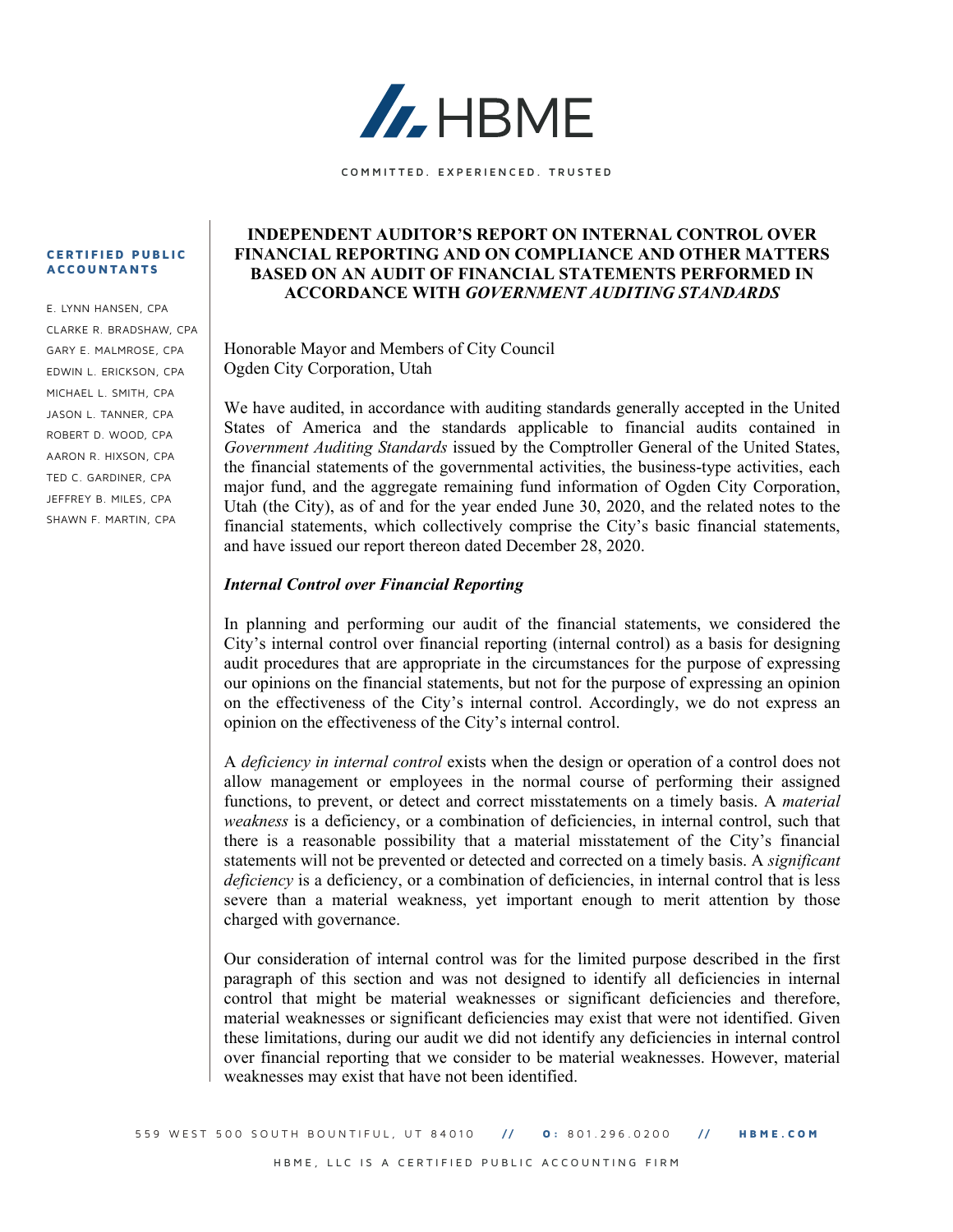## *Compliance and Other Matters*

As part of obtaining reasonable assurance about whether the City's financial statements are free from material misstatement, we performed tests of its compliance with certain provisions of laws, regulations, contracts, and grant agreements, noncompliance with which could have a direct and material effect on the financial statements. However, providing an opinion on compliance with those provisions was not an objective of our audit and, accordingly, we do not express such an opinion. The results of our tests disclosed instances of noncompliance or other matters that are required to be reported under *Government Auditing Standards*, and which are described in the accompanying Schedule of Findings and Responses as item 2020-1, 2020-2, and 2020-3.

# *Management's Response to Finding*

The City's responses to the findings identified in our audit are described in the accompanying Schedule of Findings and Responses. The City's responses were not subjected to the auditing procedures applied in the audit of the financial statements and, accordingly, we express no opinion on them.

# *Purpose of this Report*

The purpose of this report is solely to describe the scope of our testing of internal control and compliance and the results of that testing, and not to provide an opinion on the effectiveness of the City's internal control or on compliance. This report is an integral part of an audit performed in accordance with *Government Auditing Standards* in considering the City's internal control and compliance. Accordingly, this communication is not suitable for any other purpose.

HBME, LLC

December 28, 2020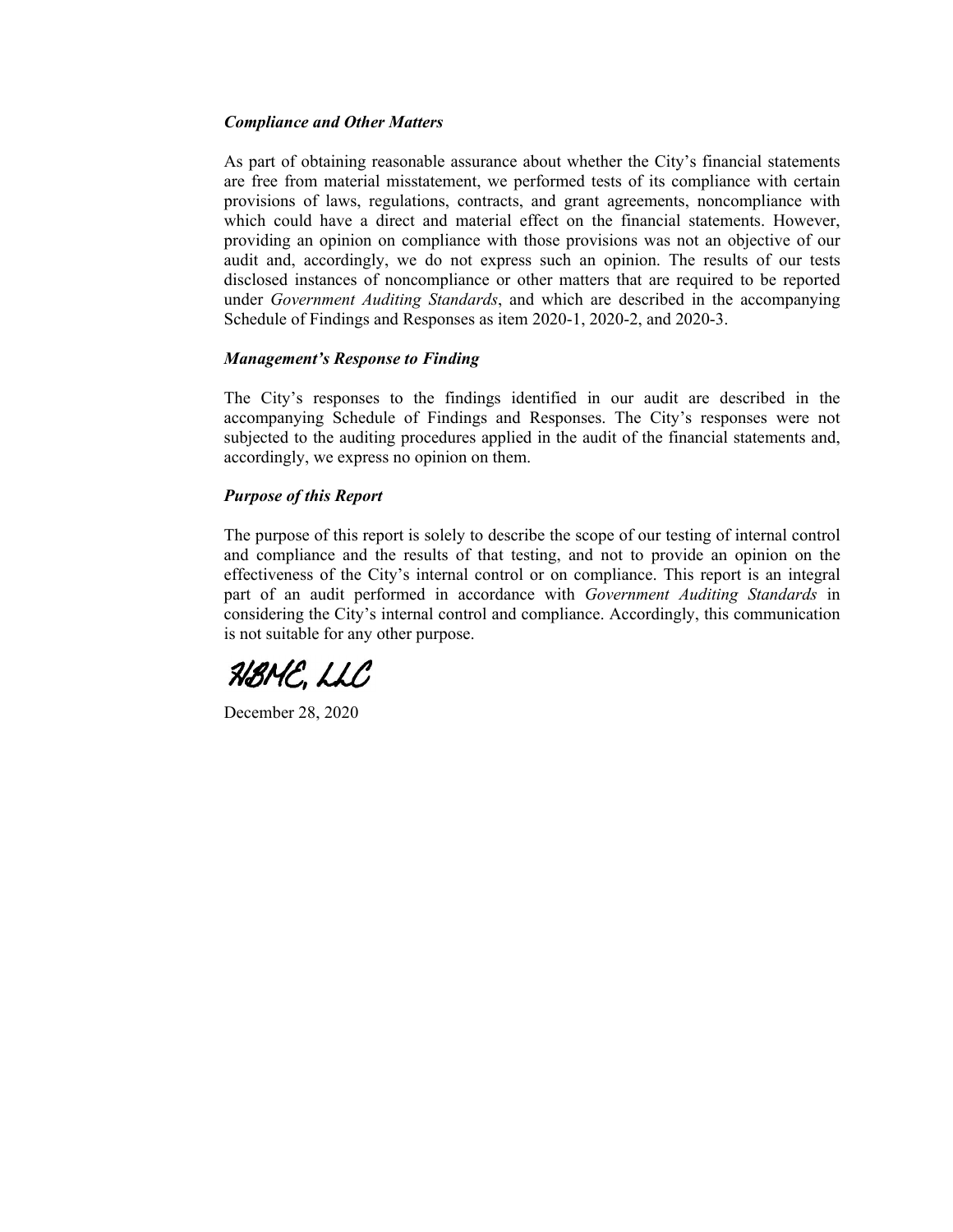![](_page_22_Picture_0.jpeg)

#### **COMMITTED. EXPERIENCED. TRUSTED**

#### CERTIFIED PUBLIC ACCOUNTANTS

E. LYNN HANSEN, CPA CLARKE R. BRADSHAW, CPA GARY E. MALMROSE, CPA EDWIN L. ERICKSON, CPA MICHAEL L. SMITH, CPA JASON L. TANNER, CPA ROBERT D. WOOD, CPA AARON R. HIXSON, CPA TED C. GARDINER, CPA JEFFREY B. MILES, CPA SHAWN F. MARTIN, CPA

# **INDEPENDENT AUDITOR'S REPORT ON COMPLIANCE AND REPORT ON INTERNAL CONTROL OVER COMPLIANCE AS REQUIRED BY THE** *STATE COMPLIANCE AUDIT GUIDE*

Honorable Mayor and Members of the City Council Ogden City Corporation, Utah

## *Report On Compliance*

We have audited Ogden City Corporation's (the City) compliance with the applicable state compliance requirements described in the *State Compliance Audit Guide*, issued by the Office of the Utah State Auditor, for the year ended June 30, 2020.

State compliance requirements were tested for the year ended June 30, 2020 in the following areas:

Budgetary Compliance Fund Balance Justice Court Restricted Taxes and Related Restricted Revenues Open and Public Meetings Act Fraud Risk Assessment Tax Levy Revenue Recognition Impact Fees

## *Management's Responsibility*

Management is responsible for compliance with the state requirements referred to above.

#### *Auditor's Responsibility*

Our responsibility is to express an opinion on the City's compliance based on our audit of the state compliance requirements referred to above. We conducted our audit of compliance in accordance with auditing standards generally accepted in the United States of America; the standards applicable to financial audits contained in *Government Auditing Standards* issued by the Comptroller General of the United States; and the *State Compliance Audit Guide*. Those standards and the *State Compliance Audit Guide* require that we plan and perform the audit to obtain reasonable assurance about whether noncompliance with the state compliance requirements referred to above that could have a direct and material effect on a state compliance requirement occurred. An audit includes examining, on a test basis, evidence about the City's compliance with those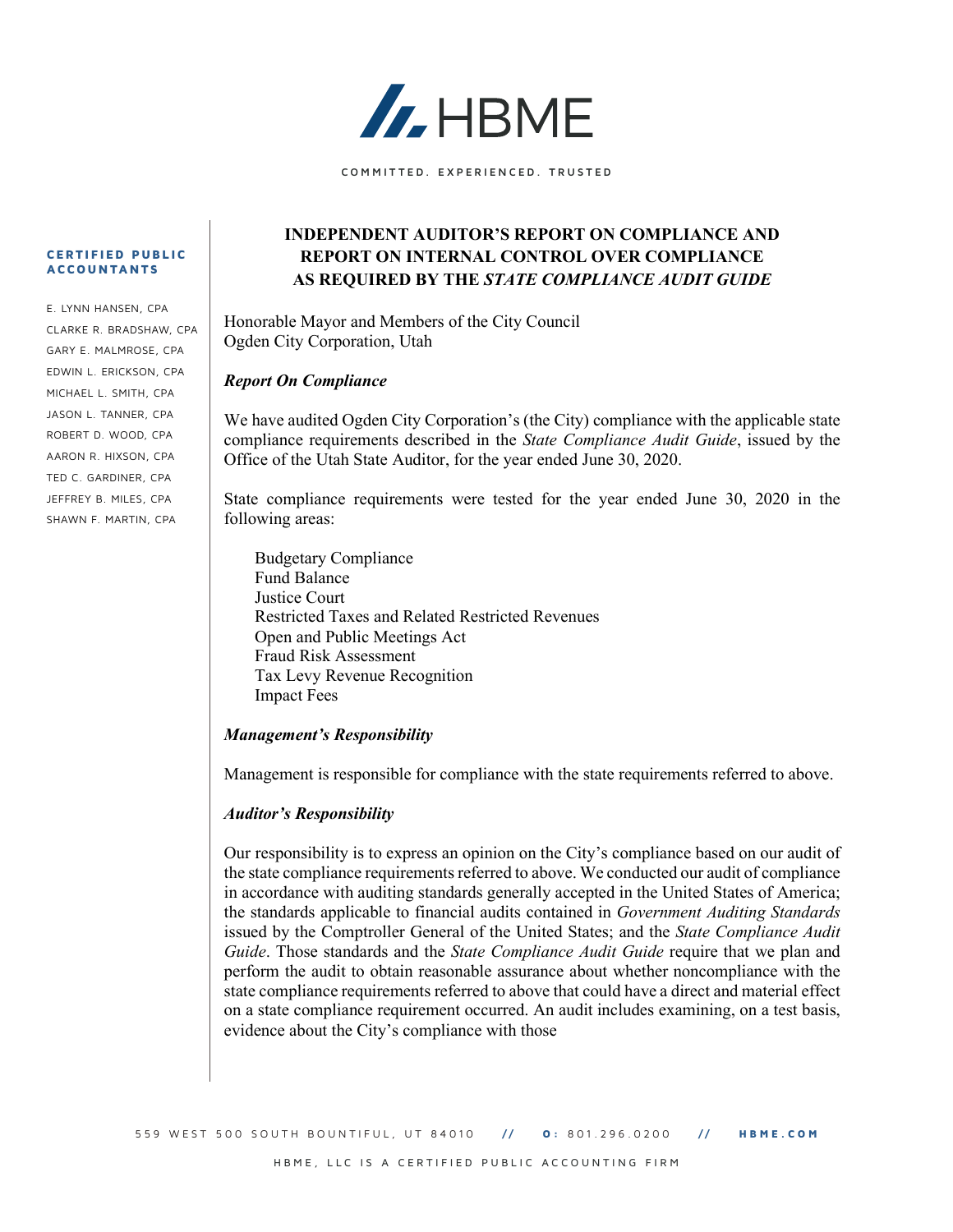requirements and performing such other procedures as we considered necessary in the circumstances.

We believe that our audit provides a reasonable basis for our opinion on compliance for each state compliance requirement referred to above. However, our audit does not provide a legal determination of the City's compliance with those requirements.

## *Opinion on Compliance*

In our opinion, Ogden City Corporation complied, in all material respects, with the state compliance requirements referred for the year ended June 30, 2020.

# *Other Matters*

The results of our auditing procedures disclosed instances of noncompliance or other matters, which are required to be reported in accordance with the *State Compliance Audit Guide* and which are described in the accompanying Schedule of Findings and Responses as items 2020-1, 2020-2, and 2020-3. Our opinion on compliance is not modified with respect to these matters.

The City's responses to the noncompliance findings identified in our audit are described in the accompanying Schedule of Findings and Responses. The City's responses were not subjected to the auditing procedures applied in the audit of compliance and, accordingly, we express no opinion on the responses.

## *Report On Internal Control over Compliance*

Management of the City is responsible for establishing and maintaining effective internal control over compliance with the state compliance requirements referred to above. In planning and performing our audit of compliance, we considered the City's internal control over compliance with the state compliance requirements referred to above to determine the audit procedures that are appropriate in the circumstances for the purpose of expressing an opinion on compliance with those state compliance requirements and to test and report on internal control over compliance in accordance with the *State Compliance Audit Guide*, but not for the purpose of expressing an opinion on the effectiveness of internal control over compliance. Accordingly, we do not express an opinion on the effectiveness of the City's internal control over compliance.

A deficiency in internal control over compliance exists when the design or operation of a control over compliance does not allow management or employees, in the normal course of performing their assigned functions, to prevent, or detect and correct noncompliance with a state compliance requirement on a timely basis. A material weakness in internal control over compliance is a deficiency, or combination of deficiencies, in internal control over compliance, such that there is a reasonable possibility that material noncompliance with a state compliance requirement will not be prevented, or detected and corrected on a timely basis. A significant deficiency in internal control over compliance is a deficiency, or a combination of deficiencies, in internal control over compliance with a state compliance requirement that is less severe than a material weakness in internal control over compliance, yet important enough to merit attention by those charged with governance.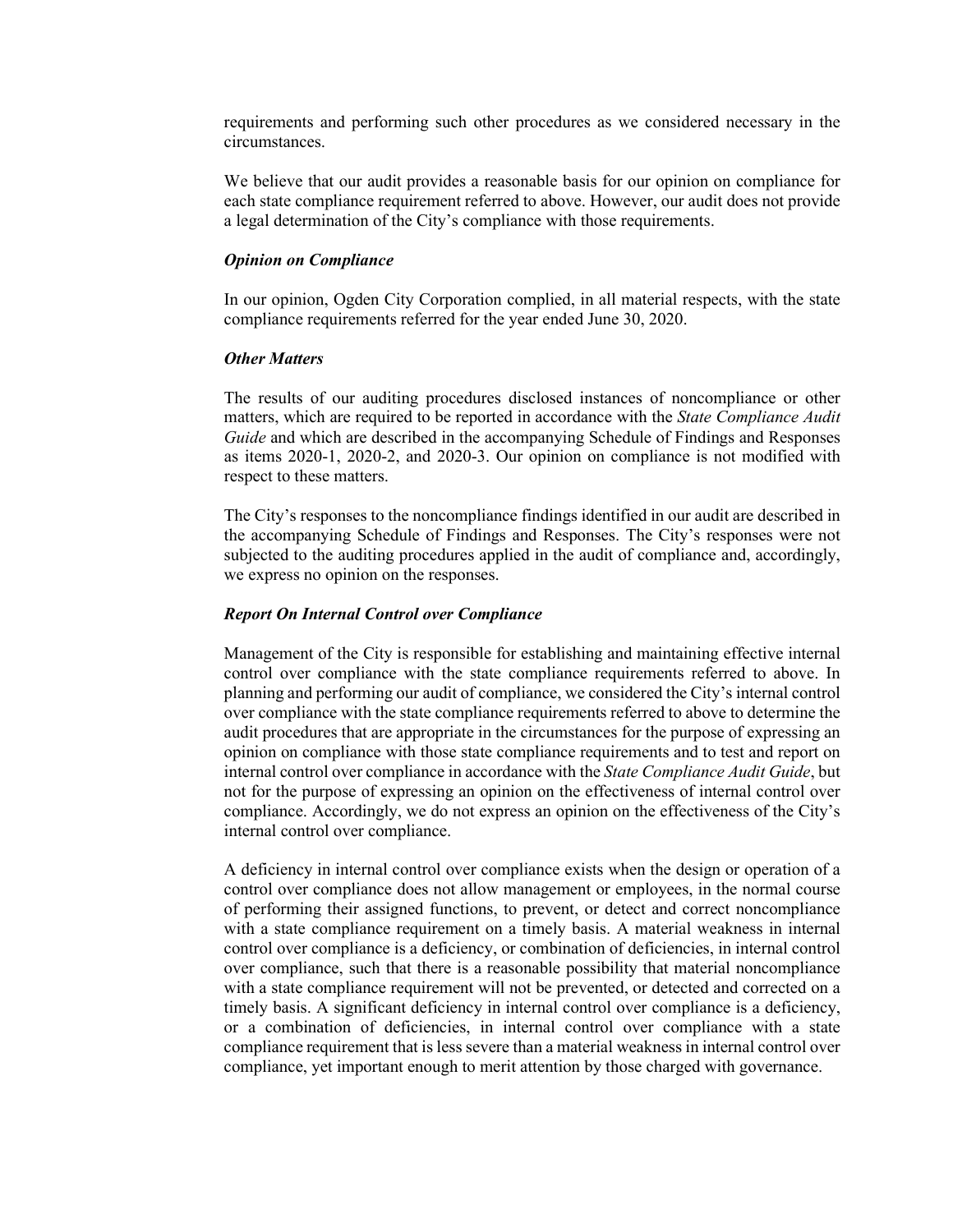Our consideration of internal control over compliance was for the limited purpose described in the first paragraph of this section and was not designed to identify all deficiencies in internal control over compliance that might be material weaknesses or significant deficiencies. We did not identify any deficiencies in internal control over compliance that we consider to be material weaknesses. However, material weaknesses may exist that have not been identified.

# *Purpose of This Report*

The purpose of this report on internal control over compliance is solely to describe the scope of our testing of internal control and compliance and the results of that testing based on the requirements of the *State Compliance Audit Guide*. Accordingly, this report is not suitable for any other purpose.

HBME, LLC

December 28, 2020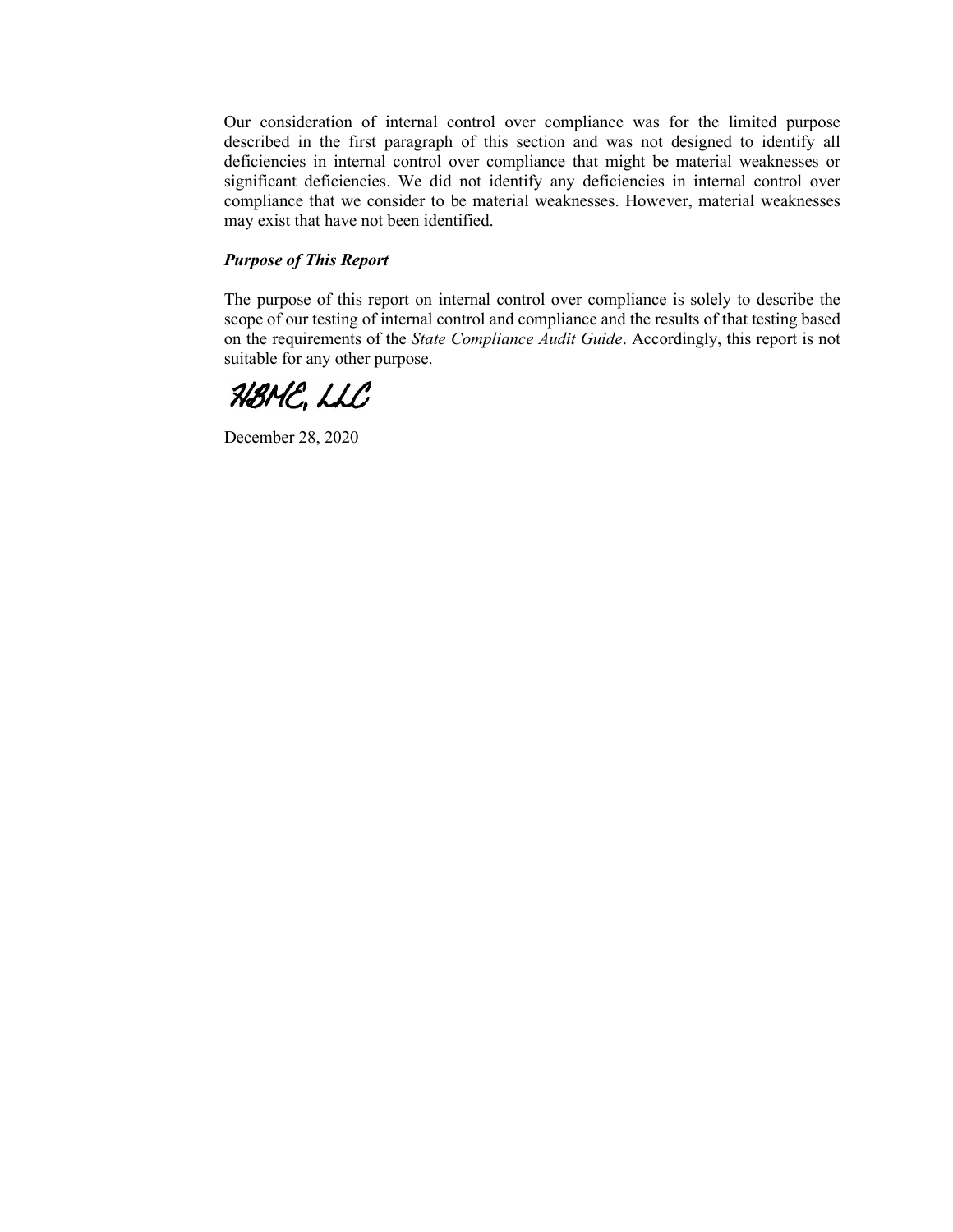# **OGDEN CITY CORPORATION Schedule of Findings and Responses For the Year Ended June 30, 2020**

# **State Compliance Findings**

# **2020-1 Deficit Fund Balance**

| Condition:             | We noted a deficit fund balance in the Debt Service Fund of \$1,615 as of June 30, 2020.                                                                                |
|------------------------|-------------------------------------------------------------------------------------------------------------------------------------------------------------------------|
| Criteria:              | Utah Code 10-6-117(2), stipulates that deficit fund balances in any fund are not permitted.                                                                             |
| Cause:                 | As debt held in this fund was retired, the fund ended with a negative fund balance and needs a transfer<br>to close out the fund.                                       |
| Effect:                | The City is not in compliance with <i>Utah Code</i> regarding fund balance deficits and needs a corrective<br>action plan to remedy the noted problems.                 |
| Recommendation:        | The City should take appropriate action to eliminate this deficit fund balances in accordance with<br>State Code.                                                       |
| Management's Response: | Management will ask the City Council to appropriate a transfer to the debt services fund, which is<br>no longer an active fund to cover the deficit and close the fund. |

## **2020-2 General Fund Balance**

| Condition:             | At June 30, 2020, the City's aggregate unassigned, assigned, and committed General Fund balance<br>totaled $27.8\%$ .                                                                                                                        |
|------------------------|----------------------------------------------------------------------------------------------------------------------------------------------------------------------------------------------------------------------------------------------|
| Criteria:              | State law, Utah Code 10-6-116(2), stipulates that the maximum General Fund aggregate unassigned,<br>assigned, and committed fund balance may not exceed 25% of the total revenues of the General Fund<br>for the current fiscal year.        |
| Cause:                 | The City did not have enough expenditures over revenues or transfers for appropriated projects in<br>the current year to effectively reduce its required fund balance maximum limit. The tax revenues<br>were also greater than anticipated. |
| Effect:                | The City is not in compliance with Utah Code for General Fund balance limitations.                                                                                                                                                           |
| Recommendation:        | The City should monitor and amend the General Fund's budget for fiscal year 2021, as needed, to<br>ensure compliance with State Code.                                                                                                        |
| Management's Response: | Management concurs and will properly amended the General Fund's budget for fiscal year 2021, as<br>needed, to ensure compliance with State Code.                                                                                             |